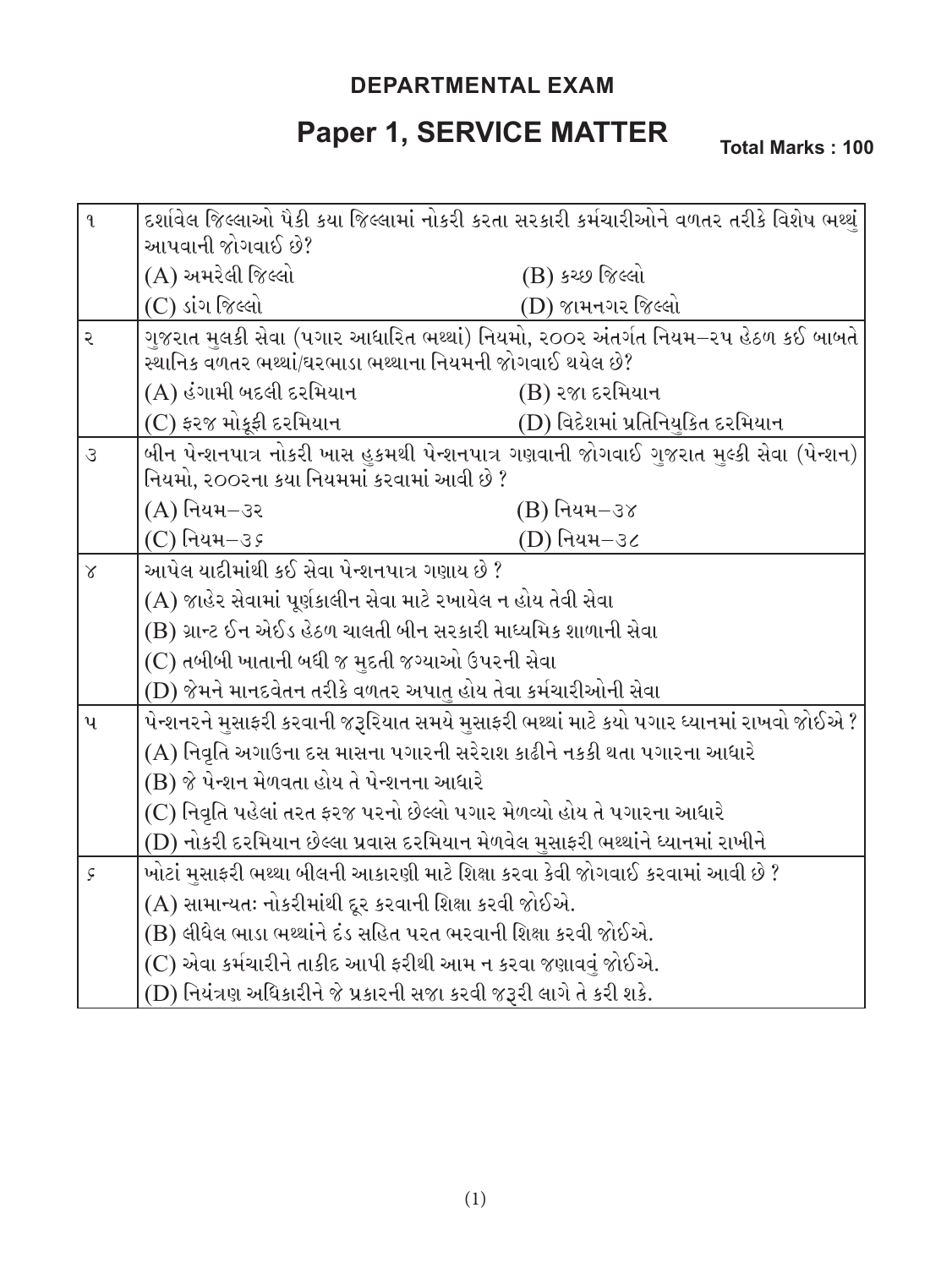| $\circ$               | ખાતાકીય અથવા ભાષાની પરીક્ષામાં ઉપસ્થિત થવા માટે કરેલા પ્રવાસનું ભથ્થું તેમજ દૈનિક ભથ્થું<br>આપવામાં કઈ શરતનો સમાવેશ થતો નથી ? |                        |  |
|-----------------------|-------------------------------------------------------------------------------------------------------------------------------|------------------------|--|
|                       | (A) નિયમ હેઠળ ચોકકસ પરીક્ષા માટેનું મુસાફરી ભથ્થું બે વખત કરતાં વધુ વખત આકારવું નહીં                                          |                        |  |
|                       | (B) પરીક્ષા ૨દ થઈ હોય પણ કર્મચારીને તેની જાણ ન થઈ હોય તો પરીક્ષા સ્થળે જવા આવવાનું                                            |                        |  |
|                       | મુસાફરી ભથ્થું મળી શકે.                                                                                                       |                        |  |
|                       | (C) જો કર્મચારી કાયમી મુસાફરી ભથ્થું મેળવતા હોય તો જેટલા દિવસનું દૈનિક ભથ્થું મેળવે તેટલા                                     |                        |  |
|                       | દિવસના પ્રમાણમાં મળતા ભથ્થામાં ઘટાડો કરવો પડે.                                                                                |                        |  |
|                       | (D) કર્મચારી જે તે રાજયની માન્ય ભાષામાં જાહેર પરીક્ષાઓમાં પાસ થયા હોય અને યોગ્યતા ચકાસવા                                      |                        |  |
|                       | ફરીથી ઉપસ્થિત થાય તો મળી શકે.                                                                                                 |                        |  |
| $\epsilon$            | કોઈ કર્મચારીને લાંબાગાળાની તાલીમ માટે મોકલવામાં આવ્યા હોય અને તાલીમના સ્થળે રહેવા જમવાની                                      |                        |  |
|                       | સગવડ આપવામાં આવી ન હોય ત્યારે કેટલા દિવસ પછી દૈનિક ભથ્થું મળી શકે નહીં.                                                       |                        |  |
|                       | (A) ૪૫ દિવસ પછી                                                                                                               | (B) ૬૦ દિવસ પછી        |  |
|                       | (C) ૧૨૦ દિવસ પછી                                                                                                              | (D) ૧૮૦ દિવસ પછી       |  |
| $\tilde{\mathcal{L}}$ | સરકારી નોકરી માટે ઉમેદવારોની શારીરિક યોગ્યતાની તપાસણી અંગેના નિયમો                                                            |                        |  |
|                       | (A) ગુજરાત મુલ્કી સેવા (નોકરીની સામાન્ય શરતો) નિયમો, ૨૦૦૨                                                                     |                        |  |
|                       | (B) ગુજરાત મુલ્કી સેવા (પગાર આધારિત ભથ્થાં) નિયમો, ૨૦૦૨                                                                       |                        |  |
|                       | (C) ગુજરાત મુલ્કી સેવા (પેન્શન) નિયમો, ૨૦૦૨                                                                                   |                        |  |
|                       | (D) ગુજરાત મુલ્કી સેવા (રજા) નિયમો, ૨૦૦૨                                                                                      |                        |  |
| 10                    | ગુજરાત મુલ્કી સેવા (૨જા) નિયમો, ૨૦૦૨ અંતર્ગત તબીબી મંડળની રચના અંગે જોગવાઈ કયા નિયમમાં<br>થયેલી છે ?                          |                        |  |
|                       | $(A)$ નિયમ $-$ ૩૭ $(1)$                                                                                                       | $(B)$ નિયમ $-3c(1)(s)$ |  |
|                       | (C) નિયમ $-\gamma_1$ (૧)                                                                                                      | (D) નિયમ–૩૨ (૧)        |  |
| 9 <sup>1</sup>        | '' કાયમી મુસાફરી ભથ્થું '' એ બાબતમાં કયું વિધાન સાચું નથી.                                                                    |                        |  |
|                       | $(A)$ ફરજના કારણે વ્યાપક પ્રવાસ કરવાની જરૂરિયાતવાળા કર્મચારીને આપવામાં આવે છે.                                                |                        |  |
|                       | (B) કાયમી મુસાફરી ભથ્થું કોઈપણ સ્થળના પ્રવાસ માટે આપવામાં આવે છે.                                                             |                        |  |
|                       | (C) ફરજની ક્ષેત્રમાં અંદરના પ્રવાસ માટે અન્ય પ્રવાસ ભથ્થાંની અવેજમાં આપવામાં આવે છે.                                          |                        |  |
|                       | (D) કર્મચારી મુખ્યમથકે ગેરહાજર હોય કે ન હોય તો પણ આખા વર્ષ દરમિયાન આપવામાં આવે છે.                                            |                        |  |
| ૧૨                    | '' પ્રાસંગિક રજાને અન્ય પ્રકારની મળવાપાત્ર રજાઓ સાથે સંયોજિત કરી શકાય નહીં. '' આ જોગવાઈ                                       |                        |  |
|                       | ગુજરાત મુલ્કી સેવા (રજા) નિયમો, ૨૦૦૨ના કયા નિયમ હેઠળ કરવામાં આવી છે.                                                          |                        |  |
|                       | $(A)$ નિયમ $-1$ ક                                                                                                             | $(B)$ નિયમ $-1$ ૮      |  |
|                       | $(C)$ નિયમ $-9$ પ                                                                                                             | (D) નિયમ−૧૭            |  |
| 93                    | ફરજ પરથી ગેરહાજર રહેવાની પરવાનગી એટલે શું ?                                                                                   |                        |  |
|                       | $(A)$ રજા                                                                                                                     | $(B)$ ફરજ મોકૂફી       |  |
|                       | (C) બરતરફી                                                                                                                    | (D) જાહેર રજા          |  |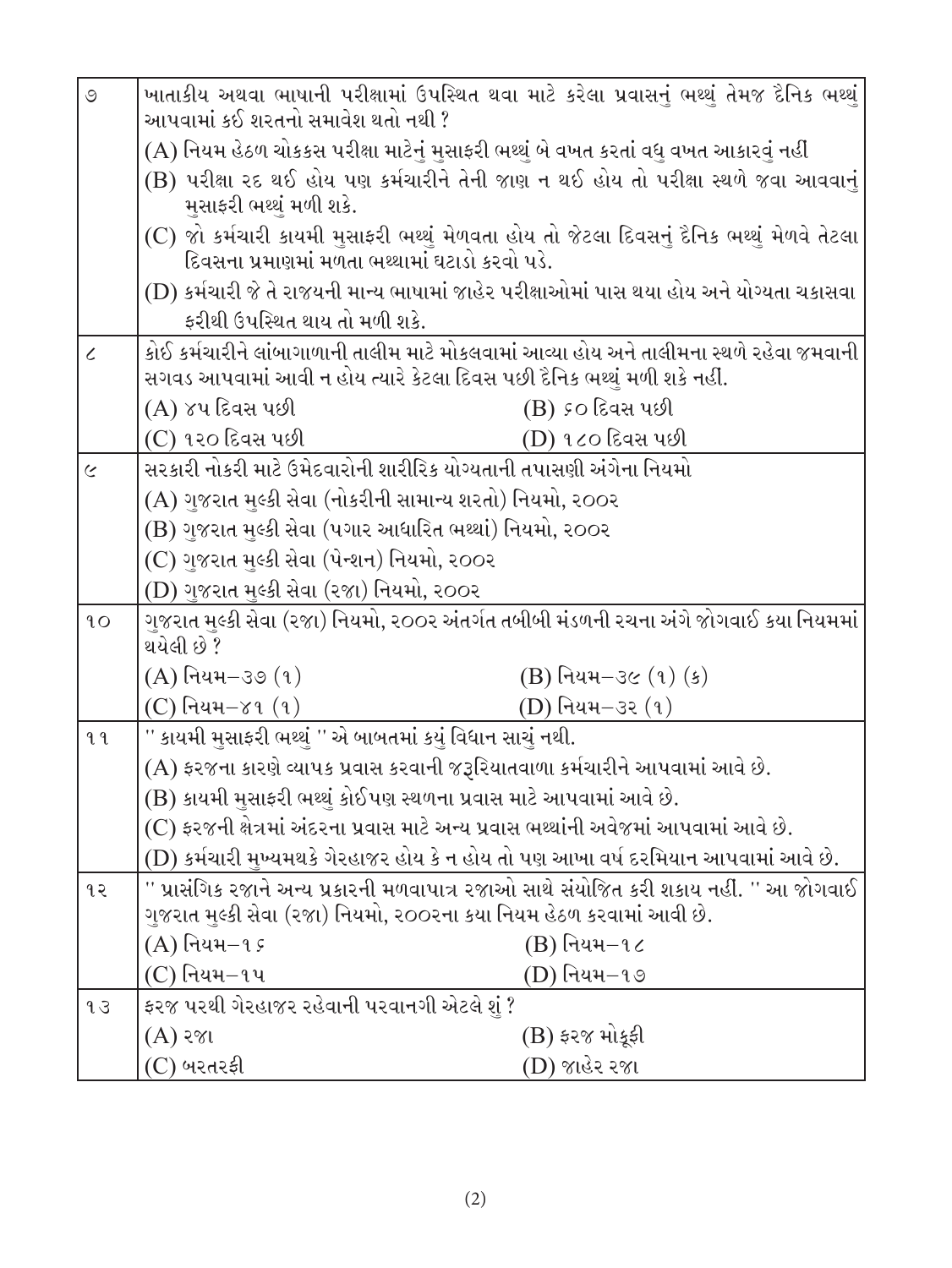| $\delta$       | ગુજરાત મુલકી સેવા (રજા) નિયમો, ર૦૦રની જોગવાઈ મુજબ સળંગ રજાની મહત્તમ મુદત કેટલી<br>રાખવામાં આવી છે ? |                                                    |  |  |
|----------------|-----------------------------------------------------------------------------------------------------|----------------------------------------------------|--|--|
|                | $(A)$ ત્રણ માસ                                                                                      | (B) એક વર્ષ                                        |  |  |
|                | $(C)$ ત્રણ વર્ષ                                                                                     | (D) પાંચ વર્ષ                                      |  |  |
| 9 <sup>u</sup> | '' કુટુંબ '' ની પરિભાષામાં માતા–પિતા બહેન, સગીરભાઈઓ જેઓ સરકારી કર્મચારી સાથે રહેતા હોય              |                                                    |  |  |
|                | તે પૂર્ણતઃ આશ્રિત ક્યારે ગણાય ?                                                                     |                                                    |  |  |
|                | (A) જે સભ્યની માસિક આવક રૂા.પ૦૦ થી ઓછી થતી હોય તે                                                   |                                                    |  |  |
|                | (B) જે સભ્યની માસિક આવક રૂા.૧૦૦૦ થી ઓછી થતી હોય તે                                                  |                                                    |  |  |
|                |                                                                                                     | (C) જે સભ્યની માસિક આવક રૂા.૧૫૦૦ થી ઓછી થતી હોય તે |  |  |
|                | (D) જે સભ્યની માસિક આવક રૂા.૨૦૦૦ થી ઓછી થતી હોય તે                                                  |                                                    |  |  |
| 95             | ભારતીય જીવન વીમા નિગમની વિનંતીથી સરકારી કર્મચારીના રેકૉર્ડમાંથી કઈ માહિતી ખાતાના વડા                |                                                    |  |  |
|                | સ્વવિવેકાધિકારે પૂરી પાડી શકાશે?                                                                    |                                                    |  |  |
|                | (A) કર્મચારીની જન્મ તારીખ                                                                           | (B) કર્મચારીનું તથા પિતાનું નામ                    |  |  |
|                | (C) કર્મચારીનું નિવાસ અને ઓળખનાં ચિહનો         (D) ઉપરની તમામ                                       |                                                    |  |  |
| 90             | સરકારી કર્મચારી પોતાને સોંપાયેલ કામમાં જાણી બૂઝીને વિલંબ કરે છે, તો તેનામાં શાની ખામી છે તેમ        |                                                    |  |  |
|                | કહી શકાય ?                                                                                          |                                                    |  |  |
|                | (A) પ્રામાણિકતાનો ભાવ                                                                               | (B) ત્વરા અને વિવેક                                |  |  |
|                | (C) ફરજ પ્રત્યે નિષ્ઠાનો ભાવ                                                                        | (D) ઉપર પૈકી એક પણ નહીં.                           |  |  |
| 20             | મહિલાઓની ' જાતિય સતામણી ' માં નીચેના પૈકી શેનો સમાવેશ થાય છે ?                                      |                                                    |  |  |
|                | (A) શારીરિક સ્પર્શ                                                                                  | (B) અશ્લીલ સાહિત્ય બતાવવું                         |  |  |
|                | (C) મૌખિક કે ઈશારાથી કરેલું અણછાજતું વર્તન      (D) ઉપરોકત તમામ                                     |                                                    |  |  |
| 9C             | વર્ગ—૩ની સેવા આપવા અથવા વર્ગ—૩ની જગાના સબંધમાં પ્રોબેશનની મુદત કેટલી રાખી                           |                                                    |  |  |
|                | શકાય ?                                                                                              |                                                    |  |  |
|                | $(A)$ ૫ વર્ષ                                                                                        | (B) ૩ વર્ષ                                         |  |  |
|                | (C) ર વર્ષ                                                                                          | D) ૧ વર્ષ                                          |  |  |
| २०             | કમ્પ્યૂટરના જ્ઞાનની લાયકી પરીક્ષા પાસ કરવામાંથી કોને મુક્તિ આપવામાં આવી છે ?                        |                                                    |  |  |
|                | (A) પપ વર્ષની ઉંમર પૂર્ણ કરી હોય તેવા કર્મચારીઓને                                                   |                                                    |  |  |
|                | (B) તા.૩૧/૦૩/૨૦૧૩ પહેલાં વય નિવૃત્તિથી કે સ્વૈચ્છિક રીતે નિવૃત્તિ લીધેલ હોય તેવા                    |                                                    |  |  |
|                | કર્મચારીને                                                                                          |                                                    |  |  |
|                | (C) સીધી ભરતી અથવા બઢતી વખતે આવી પરીક્ષા પાસ કરેલ હોય તેવા કર્મચારીને                               |                                                    |  |  |
|                | (D) ઉપરોકત તમામ                                                                                     |                                                    |  |  |
| २१             | વર્ગ–૨ સેવામાંથી વર્ગ–૧ ની સેવામાં બઢતી આપવા કેટલા વર્ષનો અનુભવ જરૂરી છે ?                          |                                                    |  |  |
|                | $(A)$ ૧૦ વર્ષ                                                                                       | $(B)$ ૮ વર્ષ                                       |  |  |
|                | $(C)$ ૭ વર્ષ                                                                                        | (D) પ વર્ષ                                         |  |  |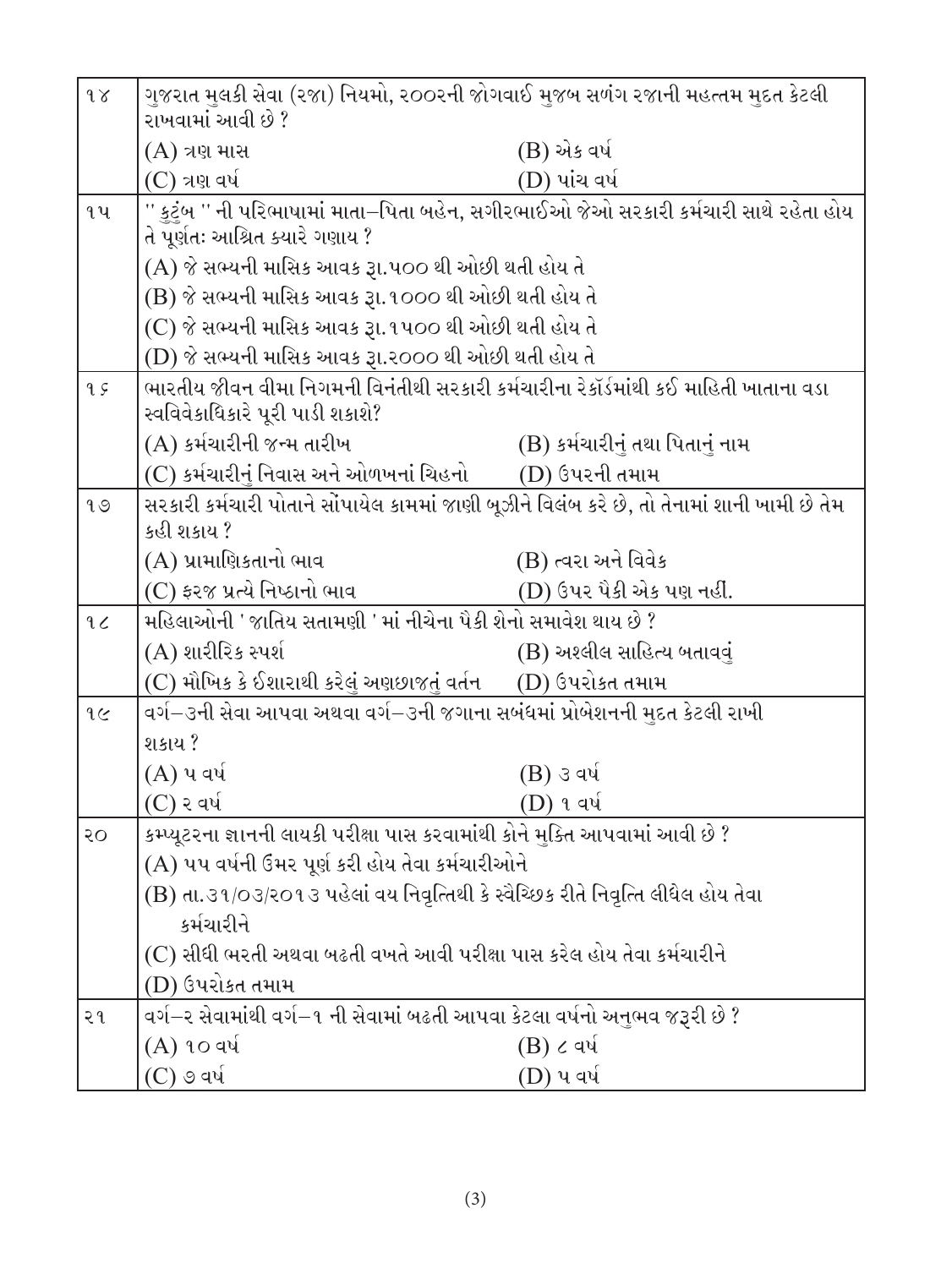| ૨૨ | ગુજરાત મુલ્કી સેવા વર્ગીકરણ અને ભરતી નિયમો કોને લાગુ પડશે નહીં ?<br>(A) પોલીસ દળના ઉચ્ચ અધિકારીઓને                                                                          |                                                                                            |  |
|----|-----------------------------------------------------------------------------------------------------------------------------------------------------------------------------|--------------------------------------------------------------------------------------------|--|
|    |                                                                                                                                                                             |                                                                                            |  |
|    | (B) રાજય સેવાના અધિકારીઓને                                                                                                                                                  |                                                                                            |  |
|    | (C) પોલીસ દળના તાબાની સેવાના હોદો ધરાવતા સભ્યોને                                                                                                                            |                                                                                            |  |
|    | (D) ઉપરોકત પૈકી એક પણ નહીં.                                                                                                                                                 |                                                                                            |  |
| 55 | ગુજરાત રાજય સેવા (વર્તણૂંક) નિયમો, ૧૯૭૧ અંતર્ગત સરકારી કર્મચારીએ તેની સામે થયેલ ફોજદારી                                                                                     |                                                                                            |  |
|    | કાર્યવાહીની જાણ કરવાની ફરજ કયા નિયમ અનુસાર છે?                                                                                                                              |                                                                                            |  |
|    | $(A)$ નિયમ $-$ ૧૯ $(1)$ ખ                                                                                                                                                   | $(B)$ નિયમ–૨૦ $(1)$                                                                        |  |
|    | (C) નિયમ $-q \in (8)$                                                                                                                                                       | $(D)$ નિયમ $-1\zeta(s)$                                                                    |  |
| 58 |                                                                                                                                                                             | વિનોદભાઈ કલેક્ટર કચેરીમાં અધિકારી છે. તેઓ પોતાના ગામની શૈક્ષણિક પ્રવૃતિ કરતી મંડળીમાં સભ્ય |  |
|    |                                                                                                                                                                             | બને છે. તેઓને ગુજરાત રાજય સેવા (વર્તણૂક) નિયમો−૧૯૭૧ ના કયા નિયમ મુજબ આવી પરવાનગી           |  |
|    | મળી શકે ?                                                                                                                                                                   |                                                                                            |  |
|    | $(A)$ નિયમ $-z$ ક $(z)$                                                                                                                                                     | $(B)$ નિયમ $-$ ર $\gamma$                                                                  |  |
|    | $(C)$ નિયમ $-9$ પ                                                                                                                                                           | $(D)$ નિયમ $-$ ૨૧ $(1)$                                                                    |  |
| ૨૫ | રજા વિનાની ગેરહાજરીના સમયગાળાનું પશ્ચાદવર્તી અસરથી અસાધારણ રજામાં કોણ પરિવર્તન કરી                                                                                          |                                                                                            |  |
|    | શકે ?                                                                                                                                                                       |                                                                                            |  |
|    | (A) જે કર્મચારીની રજા મંજૂર થતી હોય તે પોતે                                                                                                                                 | (B) રજા મંજૂર કરનાર સક્ષમ અધિકારી                                                          |  |
|    | $(C)$ ખાતાના વડા                                                                                                                                                            | (D) તે ખાતાના મંત્રીશ્રી                                                                   |  |
| 25 | સરકારી કર્મચારીની નિવૃત્તિના પ્રસંગે તેઓની પ્રાપ્ત રજાઓનું રોકડ રૂપાંતર કરવામાં આવે તેમાં કઈ<br>૨કમનો સમાવેશ કરવામાં આવતો નથી?                                              |                                                                                            |  |
|    | (A) મોંઘવારી ભથ્થું                                                                                                                                                         | (B) તબીબને મળતું એન.પી.એ.                                                                  |  |
|    | $(C)$ ઘરભાડા ભથ્થં.                                                                                                                                                         | (D) ઉપરોકત ત્રણેનો સમાવેશ કરવામાં આવે છે.                                                  |  |
|    |                                                                                                                                                                             |                                                                                            |  |
| २७ | એક વર્ષની સળંગ નોકરી કરી હોય તેવા કર્મચારી બીજી નિમણુંકની જગાનો હવાલો સંભાળે તે દરમિયાન<br>કેટલા દિવસનો સમયગાળો હોય તો જૂની જગાએ તેની બધા પ્રકારની રજા તેની નવી નિમણૂંકવાળી |                                                                                            |  |
|    | જગાના રજાના હિસાબમાં જમા કરવામાં આવશે.                                                                                                                                      |                                                                                            |  |
|    | (A) પંદર દિવસથી વધતો ન હોય તેટલો                                                                                                                                            | (B) આઠ દિવસથી વધારે ન હોય તેટલો                                                            |  |
|    | (C) છ દિવસથી વધારે ન હોય તેટલો                                                                                                                                              | (D) ઉપરોકત પૈકી એક પણ નહીં.                                                                |  |
| २८ | '' ખરેખર મુસાફરી ખર્ચ માં અહીં દર્શાવ્યા મુજબ કયા ખર્ચનો સમાવેશ થાય છે ?                                                                                                    |                                                                                            |  |
|    | (A) વાહનોના ચાલકને ચૂકવેલ બક્ષીસ ્                                                                                                                                          | (B) ચૂકવેલ ટોલટેક્ષ કે વેરાનો ખર્ચ                                                         |  |
|    | (C) હોટલ કે મુસાફર બંગલામાં રહેવાનો ખર્ચ                                                                                                                                    | (D) ફર્નિચરના ઘસારા જેવા ખર્ચ                                                              |  |
| २८ | ગુજરાત મુલ્કી સેવા (રજા) નિયમો, ૨૦૦૨ હેઠળ બદલી થયેલ કર્મચારી હાજર થવાનો સમય ભોગવતા                                                                                          |                                                                                            |  |
|    | હોય તે દરમિયાન રજા મંજૂર કરવાની અને રજાના પગારની ચૂકવણી કોણ કરશે ?                                                                                                          |                                                                                            |  |
|    | (A) જે ખાતા/ કચેરીમાંથી બદલી થઈ હોય તે ખાતા/ કચેરી                                                                                                                          |                                                                                            |  |
|    | (B) જે ખાતા/ કચેરીમાં હાજર થવાના હોય તે ખાતા/ કચેરી                                                                                                                         |                                                                                            |  |
|    | (C) જિલ્લા તિજોરી અધિકારીશ્રીએ ચૂકવણી કરવાની હોય                                                                                                                            |                                                                                            |  |
|    | (D) બંને કચેરીમાંથી કોઈ પણ કચેરી ચૂકવી શકે                                                                                                                                  |                                                                                            |  |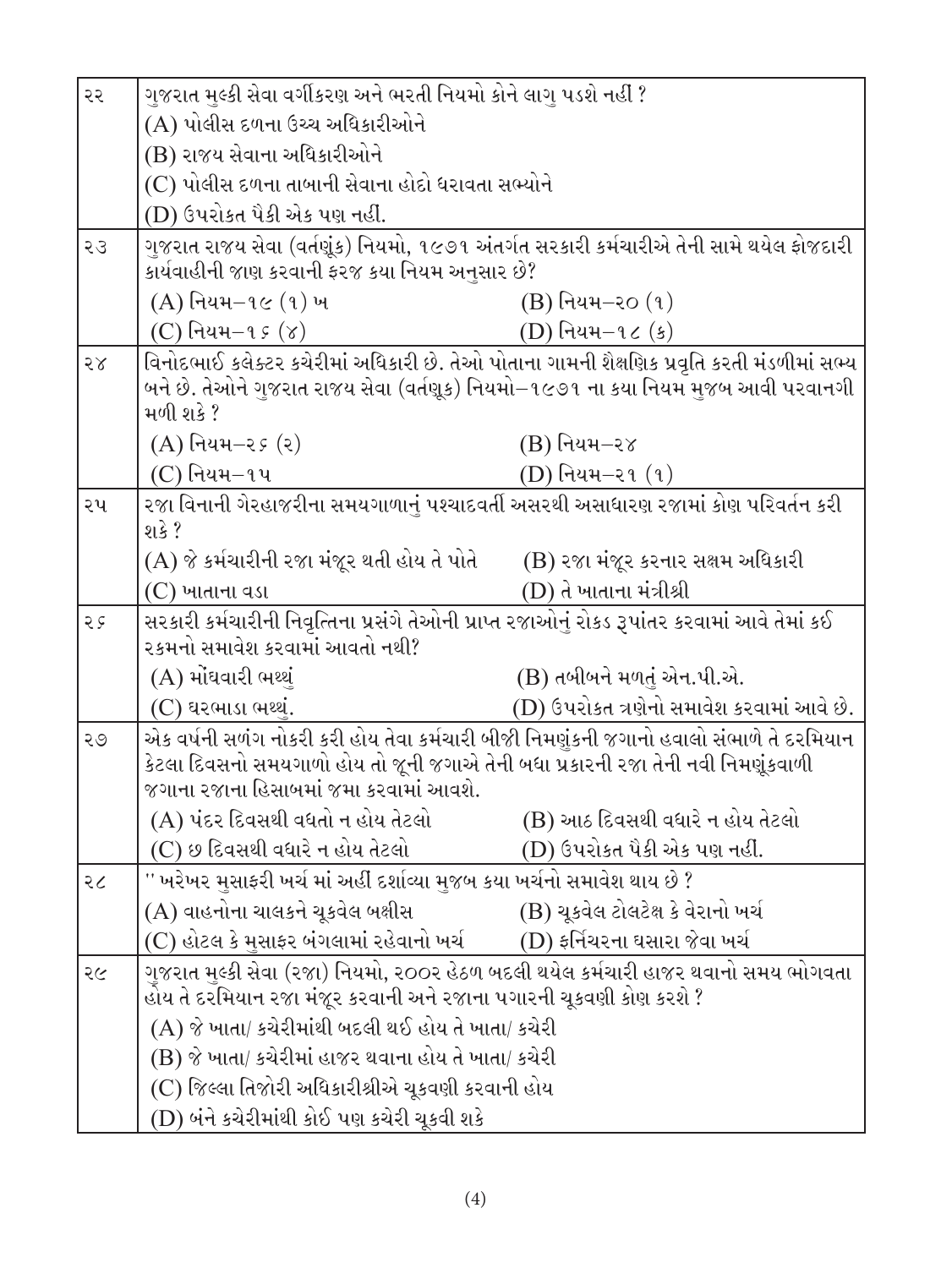| 30 <sub>o</sub> | કોઈ કર્મચારીની રજા પૂરી થયા પહેલાં ફરજ ઉપર ફરજિયાત હાજર થવા જણાવવામાં આવે તો તે કઈ                                                         |  |  |
|-----------------|--------------------------------------------------------------------------------------------------------------------------------------------|--|--|
|                 | તારીખથી ફરજ ઉપર હાજર ગણાય?                                                                                                                 |  |  |
|                 | (A) જે તારીખે ફરજ ઉપર હાજર થાય તે તારીખથી                                                                                                  |  |  |
|                 | (B) જે તારીખે ફરજ ઉપર હાજર થવા આદેશ કરવામાં આવ્યો હોય તે તારીખથી                                                                           |  |  |
|                 | (C) જે તારીખથી રજા ઉપર ગયા હોય તે તારીખથી                                                                                                  |  |  |
|                 | (D) જે સ્થાને હાજર થવાનું હોય તે સ્થાને જવા માટે નીકળે તે તારીખથી                                                                          |  |  |
| 39              | એક સરકારી કર્મચારી રજા લઈ ખાનગી કંપનીના મેનેજર તરીકે નોકરી સ્વીકારે છે. ગુજરાત મુલકી સેવા                                                  |  |  |
|                 | (રજા) નિયમો, ૨૦૦૨ ના કયા નિયમ અનુસાર આ અયોગ્ય છે ?                                                                                         |  |  |
|                 | $(A)$ નિયમ $-1$ પ<br>$(B)$ નિયમ $-$ ર $\circ$                                                                                              |  |  |
|                 | $(C)$ નિયમ $-$ રર<br>(D) નિયમ–ર <i>૪</i>                                                                                                   |  |  |
| 35              | '' ફરજ '' માં કઈ બાબતનો સમાવેશ થતો નથી ?                                                                                                   |  |  |
|                 | (A) સરકારી હુકમ મુજબ અધિકૃત તાલીમ/શિક્ષણનો સમયગાળો                                                                                         |  |  |
|                 | (B) તાલીમ/શિક્ષણની સમાપ્તિ અને ફરજ સંભાળ્યા તારીખ વચ્ચેનો સમયગાળો                                                                          |  |  |
|                 | (C) તાલીમની સમાપ્તિ બાદ આવતી જાહેર રજાઓ                                                                                                    |  |  |
|                 | (D) કર્મચારી રજા ઉપર હોય તે દરમિયાન ખાતાકીય પરીક્ષામાં ઉપસ્થિત થાય તેવા કિસ્સામાં                                                          |  |  |
|                 | પરીક્ષાના દિવસ/દિવસોનો સમયગાળો                                                                                                             |  |  |
| 33              | ગુજરાત મુલ્કી સેવા (પગાર) ના કયા નિયમ હેઠળ વધુ મહત્વ કે જવાબદારીવાળી ન હોય તેવી બીજી                                                       |  |  |
|                 | જગા ઉપર કર્મચારીની નિમણૂંક વખતે પગાર બાંધણી કરવામાં આવે છે ?                                                                               |  |  |
|                 | $(A)$ નિયમ $-93$<br>$(B)$ નિયમ $-$ ૧૧                                                                                                      |  |  |
|                 | $(C)$ નિયમ $-1$ o<br>(D) નિયમ−૧પ                                                                                                           |  |  |
| 38              | ગુજરાત મુલ્કી સેવા (પગાર) માં પોતાની વિનંતીથી નવી જગા ઉપર નિમવામાં આવતા કર્મચારીના<br>પગારની બાંધણીનો નિર્દેશ કયા નિયમમાં કરવામાં આવે છે ? |  |  |
|                 | $(A)$ નિયમ $-$ ૨૧ $(\gamma)$<br>$(B)$ નિયમ $-1$ ૩ (ગ) અને (ઘ)                                                                              |  |  |
|                 | $(C)$ નિયમ $-1$ ૯ (ક) અને (ખ)<br>(D) નિયમ–ર૩                                                                                               |  |  |
| ૩૫              | ગુજરાત મુલ્કી સેવા (પગાર) નિયમો, ૨૦૦૨ અન્વયે સરકારી કર્મચારીને હડતાલના સમય દરમિયાનના<br>પગાર માટે કેવી જોગવાઈ છે ?                         |  |  |
|                 | (A) હડતાલના કારણે ગેરહાજરીના પગાર અને ભથ્થાંની કપાત કરવામાં આવશે.                                                                          |  |  |
|                 | (B) હડતાલ એ કર્મચારીનો અધિકાર હોવાથી પગાર ઉપર અસર થશે નહીં.                                                                                |  |  |
|                 | (C) હડતાલના સમયનો પગાર કર્મચારી મંડળો ધ્વારા ચૂકવવામાં આવે છે.                                                                             |  |  |
|                 | (D) આ નિયમોમાં હડતાલના સમયગાળાના પગાર માટે કોઈ સ્પષ્ટતા નથી.                                                                               |  |  |
| 35              | કોઈ કર્મચારીની નિમણૂંક બે અથવા વધુ જગ્યાઓ ઉપર કરવામાં આવે તો તેને પગાર માટે કઈ જોગવાઈ<br>જોવા મળતી નથી?                                    |  |  |
|                 | $(A)$ અન્ય જગાની બાબતમાં ખાસ વધારાનો પગાર મળી શકે.                                                                                         |  |  |
|                 | (B) એક જગ્યા બીજી જગ્યાના તાબા હેઠળની હોય તો વધારાનું મહેનતાણું મળવાપાત્ર નથી.                                                             |  |  |
|                 | (C) આવા કર્મચારીને આવી જગાઓ પૈકી એક જ જગા હેઠળ મળવાપાત્ર પગાર મેળવી શકે છે.                                                                |  |  |
|                 | (D) બંને જગાઓ ઉપર મળવાપાત્ર પગાર આ કર્મચારીને આપવામાં આવે છે.                                                                              |  |  |
|                 |                                                                                                                                            |  |  |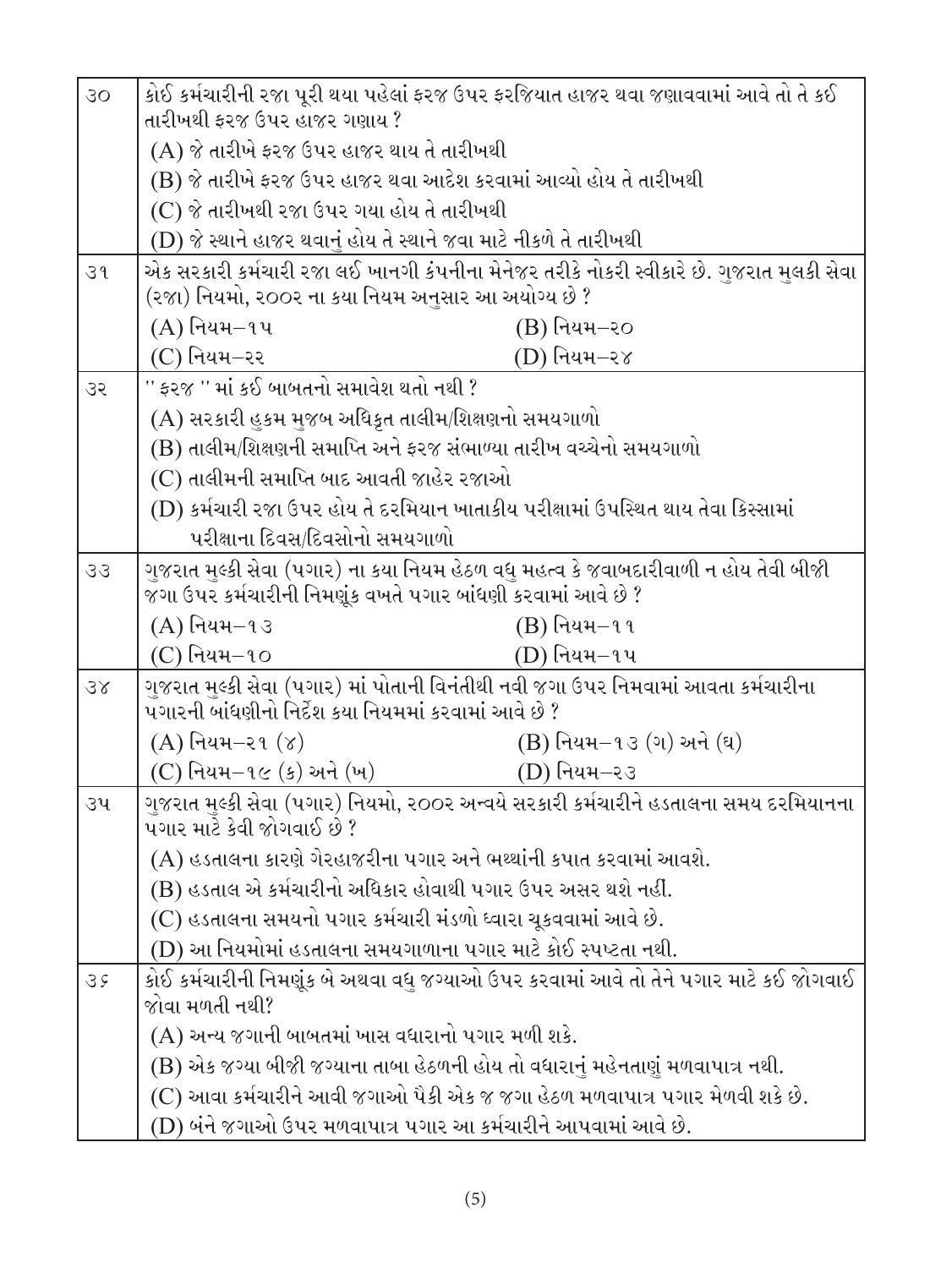| 39       | સરકારી કર્મચારી કયા પ્રકારના ઈનામ કે પુરસ્કાર મેળવવા પરવાનગી મેળવવી આવશ્યક છે ?                                                       |  |  |
|----------|---------------------------------------------------------------------------------------------------------------------------------------|--|--|
|          | (A) નિબંધ લેખનની જાહેર સ્પર્ધામાં પ્રદાન કરવામાં આવેલ પુરસ્કાર                                                                        |  |  |
|          | (B) ગુનેગારની ધરપકડ માટે ઉઠાવેલ જોખમના બદલારૂપે આપેલ પુરસ્કાર                                                                         |  |  |
|          | (C) લોકોએ આયોજિત કરેલ જાહેર અભિવાદનમાં અપાતી ભેટની રકમ                                                                                |  |  |
|          | (D) જકાત અને આબકારી કાયદાઓના વહીવટમાં સેવા આપવા બદલ મંજૂર કરવામાં આવેલ                                                                |  |  |
|          | પુરસ્કાર                                                                                                                              |  |  |
| 36       | સરકારી કર્મચારી પતિ–પત્ની બંને એક જ કચેરીમાં નોકરી કરતા હોય તો તેઓને આપવામાં આવતા<br>ઘરભાડા ભથ્થા અંગે કયું વિધાન સાચું છે ?          |  |  |
|          | $(A)$ પતિ $-$ પત્ની બંનેમાંથી એક ને જ ઘરભાડું મળી શકે.                                                                                |  |  |
|          | (B) પતિ–પત્ની બંનેને એક જ ખાનગી મકાનમાં રહેતા હોય તો પણ ઘરભાડા ભથ્થુ બંનેને મળી શકે.                                                  |  |  |
|          | (C) જો બંનેમાંથી એક ને સરકારી રહેણાંક ફાળવવામાં આવે તો બીજાને ઘરભાડા ભથ્થું મળી શકે.                                                  |  |  |
|          | (D) પત્નીને ભાડા <u>મ</u> કત આવાસ ફાળવેલ હોય અને પતિ તેમની સાથે રહેતા હોય તો પતિને                                                    |  |  |
|          | ઘરભાડાભથ્થં મળી શકે.                                                                                                                  |  |  |
| 36       | ગુજરાત મુલકી સેવા (રજા) નિયમો ૨૦૦૨, હેઠળ કઈ બાબત નિયમ સાથે સુસંગત નથી ?                                                               |  |  |
|          | (A) સક્ષમ સત્તાધિકારી જરૂર હોય તો કોઈપણ પ્રકારની રજા નકારી શકે છે.                                                                    |  |  |
|          | (B) રજા પરના કર્મચારીની જાહેર સેવાની અનિવાર્યતા વખતે રજા રદ કરી શકે છે.                                                               |  |  |
|          | (C) સરકારી કર્મચારી રજાની માંગણી હકક તરીકે કરી શકે છે.                                                                                |  |  |
|          | (D) રજા મંજૂર કરનાર અધિકારી કર્મચારીની સંમતિથી માંગેલી રજાનો પ્રકાર ફેરવી શકે છે.                                                     |  |  |
| $\delta$ | સરકારી કર્મચારીને પ્રથમવારની ઘરભાડા ભથ્થાંની આકારણી વખતે રજૂ કરી શકે તેવા પ્રમાણપત્રો કયા<br>નિયમોમાં આપવામાં આવેલાં છે?              |  |  |
|          | (A) ગુજરાત મુલકી સેવા (પગાર આધારિત ભથ્થાં) નિયમો, ૨૦૦૨                                                                                |  |  |
|          | (B) ગુજરાત મુલકી સેવા (મુસાફરી ભથ્થાં) નિયમો, ૨૦૦૨                                                                                    |  |  |
|          | (C) ગુજરાત મુલકી સેવા (પગાર) નિયમો, ર૦૦ર                                                                                              |  |  |
|          | (D) ગુજરાત મુલકી સેવા (નોકરીની સામાન્ય શરતો) નિયમો, ૨૦૦૨                                                                              |  |  |
| $\chi$ d | ગુજરાત મુલકી સેવા (પગાર) નિયમો, ૨૦૦૨ અન્વયે ખાસ પગાર અથવા વધારાના પગારની મંજૂરીની<br>શરતોમાં આપેલ શરતો પૈકી કઈ શરતનો સમાવેશ થતો નથી ? |  |  |
|          | (A) ખાલી જગાનો સમયગાળો રજાના દિવસો સહિત દસ દિવસ કરતાં ઓછો હોય તો વધારાનો પગાર<br>મંજૂર થશે નહીં.                                      |  |  |
|          | (B) વધારાનો હવાલો ઓછામાં ઓછા ત્રીસ દિવસ કરતાં વધારે સમય સંભાળ્યો હોય તો જ વધારાનો<br>પગાર મળવાપાત્ર છે.                               |  |  |
|          | (C) વધારાનો પગાર અથવા ખાસ પગાર મોંઘવારી ભથ્થા માટે પગાર તરીકે ગણાશે નહીં.                                                             |  |  |
|          | (D) કર્મચારી મૂળ જગ્યા ઉપર પૂરતો પગાર મેળવતા હોય તો વધારાની જવાબદારી માટે ખાસ પગાર<br>માગી શકશે નહીં.                                 |  |  |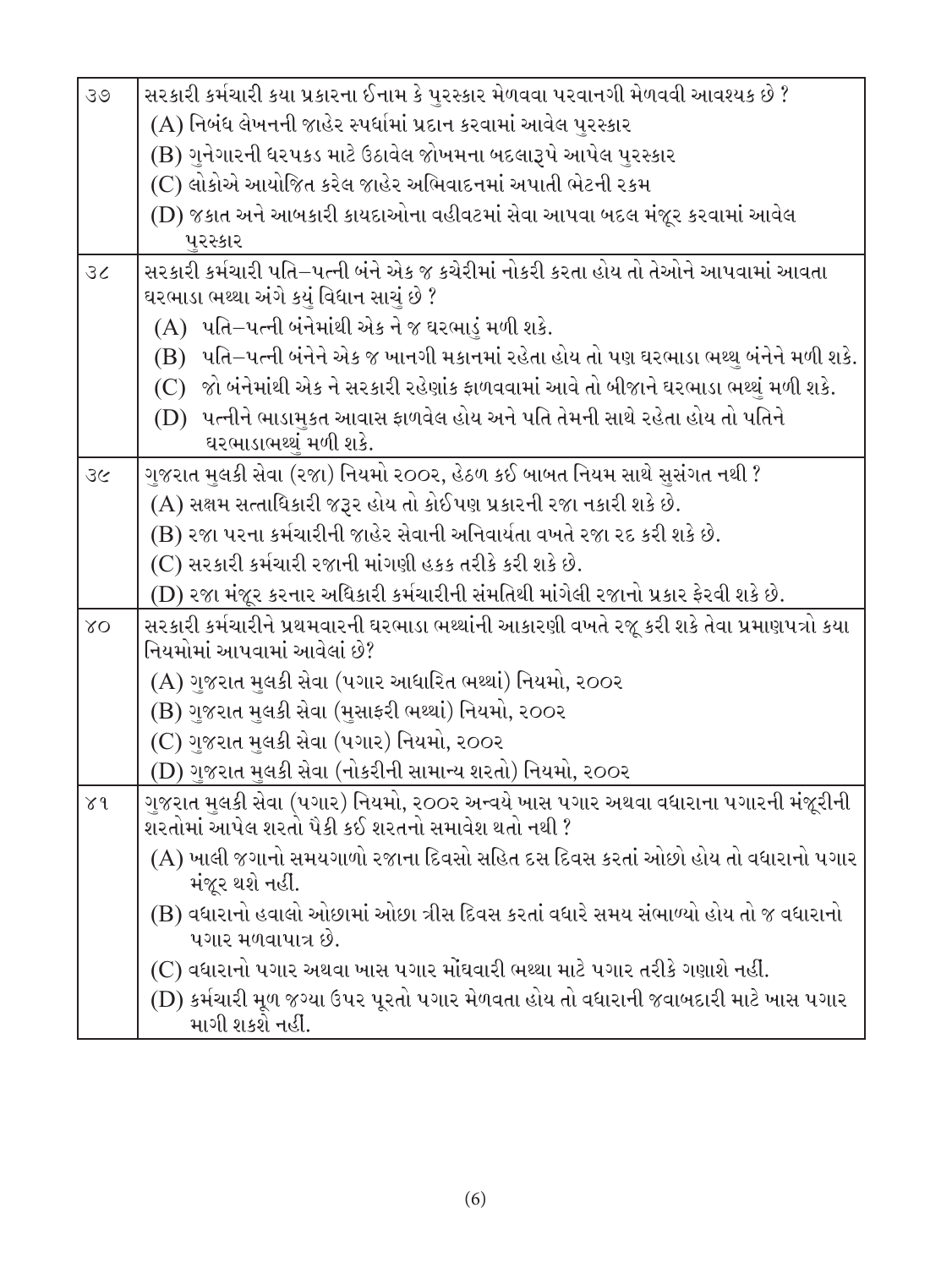| 85 | દૈનિક ભથ્થું આકારવા માટે આપેલાં વિધાનોમાંથી કયું વિધાન સાચું નથી ?                                                                                                          |  |  |
|----|-----------------------------------------------------------------------------------------------------------------------------------------------------------------------------|--|--|
|    | (A) કર્મચારી પોતાનું મુખ્ય મથક છોડે અને તે સ્થળે તે ખરેખર પાછો ફરે એ સમયનું દૈનિક ભથ્થું મળી<br>શકે.                                                                        |  |  |
|    | (B) પોતાના મુખ્ય મથક કે મ્યુનિસીપલની હદ બહાર આઠ કિ.મી.ની ત્રિજયાથી વધારે દૂર થવાનું થાય<br>તો જ ભથ્થું આકારી શકાય.                                                          |  |  |
|    | (C) પ્રવાસ દરમિયાન કર્મચારી પ્રાસંગિક રજા ભોગવે તો તે દરમિયાનનું દૈનિક ભથ્થું મેળવી શકે.                                                                                    |  |  |
|    | (D) પ્રવાસ દરમિયાન વચ્ચે આવતા જાહેર રજાના દિવસે પરત આવ્યા હોય તો પણ તેનું ભથ્થું મેળવી<br>શકે.                                                                              |  |  |
| 83 | મુસાફરી ભથ્થાનો દાવો ક્યારે લુપ્ત થયો ગણાય ?                                                                                                                                |  |  |
|    | (A) સરકારી કર્મચારીએ મુસાફરી કરી હોય તે તારીખથી એક વર્ષ પછી                                                                                                                 |  |  |
|    | (B) સરકારી કર્મચારીનો મુસાફરી ભથ્થાંનો દાવો પાકે તે તારીખથી એક વર્ષ પછી                                                                                                     |  |  |
|    | (C) સરકારી કર્મચારીનો મુસાફરી ભથ્થાંનો દાવો પાકે તે તારીખથી છ માસ પછી                                                                                                       |  |  |
|    | (D) સરકારી કર્મચારીનો મુસાફરી ભથ્થાંનો દાવો પાકે તે તારીખથી બે માસ પછી                                                                                                      |  |  |
| 88 | જયારે સરકારી કર્મચારીની સરકારી કામે મુખ્ય મથકેથી ગેરહાજરી છ કલાકથી વધુ પરંતુ બાર કલાકથી<br>ઓછી હોય ત્યારે કયા દરે દૈનિક ભથ્થું મળવાપાત્ર થશે.                               |  |  |
|    | $(A)$ 30 %<br>(B) ૫૦ %                                                                                                                                                      |  |  |
|    | $(C)$ ૭૫ %<br>(D) ૧૦૦ %                                                                                                                                                     |  |  |
| ४५ | કર્મચારીની નિવૃત્તિવય ન હોય આમ છતાં કયા પ્રસંગોમાં તેઓને ફરજિયાત નિવૃત્ત કરવામાં આવતા<br>નથી ?                                                                              |  |  |
|    | (A) બરતરફ કરવામાં આવે ત્યારે                                                                                                                                                |  |  |
|    | (B) બીનકાર્યક્ષમતા બદલ રુખસદ આપવામાં આવે ત્યારે                                                                                                                             |  |  |
|    | (C) નોકરીમાં ગેરવર્તન માટે દોષિત ઠર્યા હોય ત્યારે                                                                                                                           |  |  |
|    | (D) થયેલા આક્ષેપોની તપાસ કરી ચાર્જશીટ આપવામાં આવે ત્યારે                                                                                                                    |  |  |
| 88 | કોઈ પેન્શનરનું પેન્શન કે તેનો હિસ્સો સરકાર પાછો ખેંચી શકે ? કયા સંજોગોમાં ?                                                                                                 |  |  |
|    | (A) જયારે પેન્શનરને ગંભીર ગુના બદલ કસૂરવાર હોવાની શંકા હોય ત્યારે થઈ શકે.                                                                                                   |  |  |
|    | (B) જયારે કાયદાની અદાલતે ગુનામાં દોષિત ઠેરવી સજા કરી હોય.                                                                                                                   |  |  |
|    | (C) જયારે પેન્શનર ઉપર અદાલતી કાર્યવાહી ચાલતી હોય ત્યારે                                                                                                                     |  |  |
|    | (D) પેન્શનરનું પેન્શન કોઈ સંજોગોમાં મોકૂફ રાખવામાં આવતું નથી.                                                                                                               |  |  |
| 80 | રેલવેના પ્રથમ વર્ગમાં પ્રવાસ માટે હકદાર અધિકારીશ્રીએ ટીકીટ બક કરાવ્યા બાદ જે મિટીંગમાં જવાના<br>હતા તે મિટીંગ મોકૂફ રહી હતી. તો તેમની ટીકીટના અનુસંધાને શું કાર્યવાહી થશે ? |  |  |
|    | (A) ટીકીટ બુક થઈ હોય તો તેનો ખર્ચ આકારી શકાશે.                                                                                                                              |  |  |
|    | (B) ટીકીટ કેન્સલ કરાવી તેનો કેન્સલેશન ચાર્જ તેઓ આકારી શકશે.                                                                                                                 |  |  |
|    | (C) ટીકીટનો કેન્સલેશન ચાર્જ અધિકારીશ્રીએ જ ભોગવવાનો રહેશે.                                                                                                                  |  |  |
|    | (D) આ અંગેની કોઈ જોગવાઈ ન હોઈ સ્થાનિક કક્ષાએ નિર્ણય કરવો પડશે.                                                                                                              |  |  |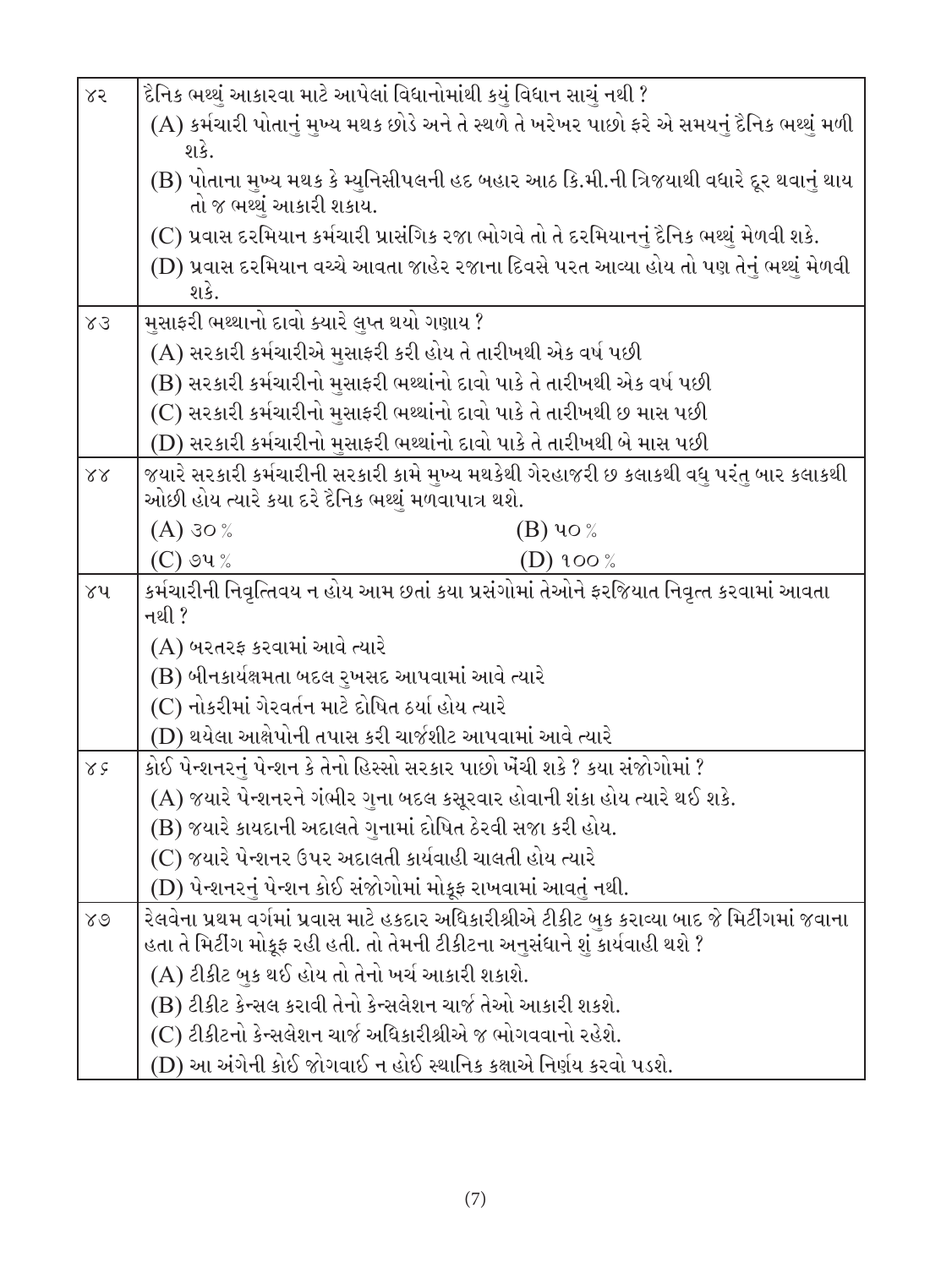| 38                | ભવિષ્યના ઈજાફાને અસરકર્તા ન બને તેવી રીતે અટકાવાયેલ ઈજાફાની મુદત પુરી થતાં પહેલાં<br>કર્મચારીને ઉપલી જગા ઉપર કાર્યકારી નિમવામાં આવે ત્યારે પગાર નિયમિત કરવા અંગે ગુજરાત મુલકી |                         |  |
|-------------------|-------------------------------------------------------------------------------------------------------------------------------------------------------------------------------|-------------------------|--|
|                   | સેવા (પગાર) નિયમો−ર૦૦ર માં કયા નિયમમાં જોગવાઈ થયેલ છે.                                                                                                                        |                         |  |
|                   | $(A)$ નિયમ $-3\zeta-(9)$                                                                                                                                                      | $(B)$ નિયમ $-3$ ૮ (૨)   |  |
|                   | $(C)$ નિયમ $-3$ ૮ $(3)$                                                                                                                                                       | (D) નિયમ-૩૯             |  |
| 28                | પરિવહન ભથ્થાંની મંજૂરી માટેની શરતોમાં કઈ શરતનો સમાવેશ થતો નથી ?                                                                                                               |                         |  |
|                   | (A) સરકારી વાહનની સુવિધા આપવામાં આવી હોય તેવા કર્મચારીને આ ભથ્થું મળવાપાત્ર નથી.                                                                                              |                         |  |
|                   | (B) ફરજના સ્થળથી એક કિ.મી.ના અંતરમાં રહેતા કર્મચારીઓને આ ભથ્થું મળવાપાત્ર નથી.                                                                                                |                         |  |
|                   | (C) અમદાવાદ, ગાંધીનગર કે અન્ય જિલ્લા મથકો સિવાયનાં સ્થળો ઉપર આ ભથ્થું મળવાપાત્ર                                                                                               |                         |  |
|                   | નથી.                                                                                                                                                                          |                         |  |
|                   | (D) અંધ કે અંગવિકૃતિ ધરાવતા કર્મચારી એક કિ.મી.ના અંતરમાં રહેતા હોય તો પણ આ ભથ્થું                                                                                             |                         |  |
|                   | મળવાપાત્ર છે.                                                                                                                                                                 |                         |  |
| $\mathbf{u}\circ$ | ગુજરાત મુલકી સેવા (મુસાફરી ભથ્થાં) નિયમો, ૨૦૦૨ અંતર્ગત એકી સાથે વધુમાં વધુ કેટલા<br>સમયગાળા માટે વાહનભથ્થું મંજૂર કરી શકાય?                                                   |                         |  |
|                   | (A) વધુમાં વધુ બે વર્ષ                                                                                                                                                        | (B) વધુમાં વધુ અઢાર માસ |  |
|                   | $(C)$ વધુમાં વધુ બાર માસ                                                                                                                                                      | (D) વધુમાં વધુ છ માસ    |  |
| પ ૧               | ગુજરાત મુલકી સેવા (શિસ્ત અને અપીલ) નિયમો−૧૯૭૧ હેઠળ શિસ્ત અંગેની તમામ જોગવાઈઓ<br>કયા નિયમોમાં જોવા મળે છે ?                                                                    |                         |  |
|                   | $(A)$ નિયમ $-1, 3, 3$                                                                                                                                                         | $(B)$ નિયમ $-$ ૪, ૫, ૬  |  |
|                   | (C) નિયમ– પ, <i>૬</i> , ૭                                                                                                                                                     | $(D)$ નિયમ $-$ ક, ૭, ૮  |  |
| પર                | સરકારી કર્મચારીને ફરજ મોકૂફ કર્યાના કેટલા દિવસમાં ફરજ મોકૂફીના હુકમની સમીક્ષા કરવાની રહે<br>$\dot{\vartheta}$ ?                                                               |                         |  |
|                   | (A) <i>s</i> o દિવસ                                                                                                                                                           | (B) ૯૦ દિવસ             |  |
|                   | (C) ૧૨૦ દિવસ                                                                                                                                                                  | $(D)$ ૧૮૦ દિવસ          |  |
| 43                | સરકારી કામકાજનો સબંધ રહેતો હોય તેવી કંપની અથવા પેઢીમાં સરકારી કર્મચારીનો કોઈ કુટુંબીજન<br>નોકરી સ્વીકારે તો શું કરવું જોઈએ ?                                                  |                         |  |
|                   | (A) સરકારની પૂર્વ મંજૂરી લેવી જોઈએ.                                                                                                                                           |                         |  |
|                   | (B) સરકારની મંજૂરી લેવાની જરૂર નથી.                                                                                                                                           |                         |  |
|                   | (C) નોકરી સ્વીકારી શકાય નહીં.                                                                                                                                                 |                         |  |
|                   | (D) નોકરી સ્વીકાર્યા અંગેની ફકત જાણ સરકારને કરવાની રહેશે.                                                                                                                     |                         |  |
| $\lambda$         | સરકારી કર્મચારીએ ચૂંટણીમાં પોતાની વર્ગનો ઉપયોગ કર્યો છે અથવા મદદ કરી છે તેવું કૃત્ય નીચેનામાં<br>થી કયું નથી ?                                                                |                         |  |
|                   | (A) કર્મચારી પોતાના વાહન ઉપર ચૂંટણી પ્રતીક પ્રદર્શિત કરે છે.                                                                                                                  |                         |  |
|                   | (B) રાજકીય ચળવળ અથવા પ્રવૃતિમાં ફાળો આપે છે.                                                                                                                                  |                         |  |
|                   | $(C)$ મતદાન કરે છે.                                                                                                                                                           |                         |  |
|                   | (D) ચૂંટણીમાં કોઈ પક્ષનો પ્રચાર કરે છે.                                                                                                                                       |                         |  |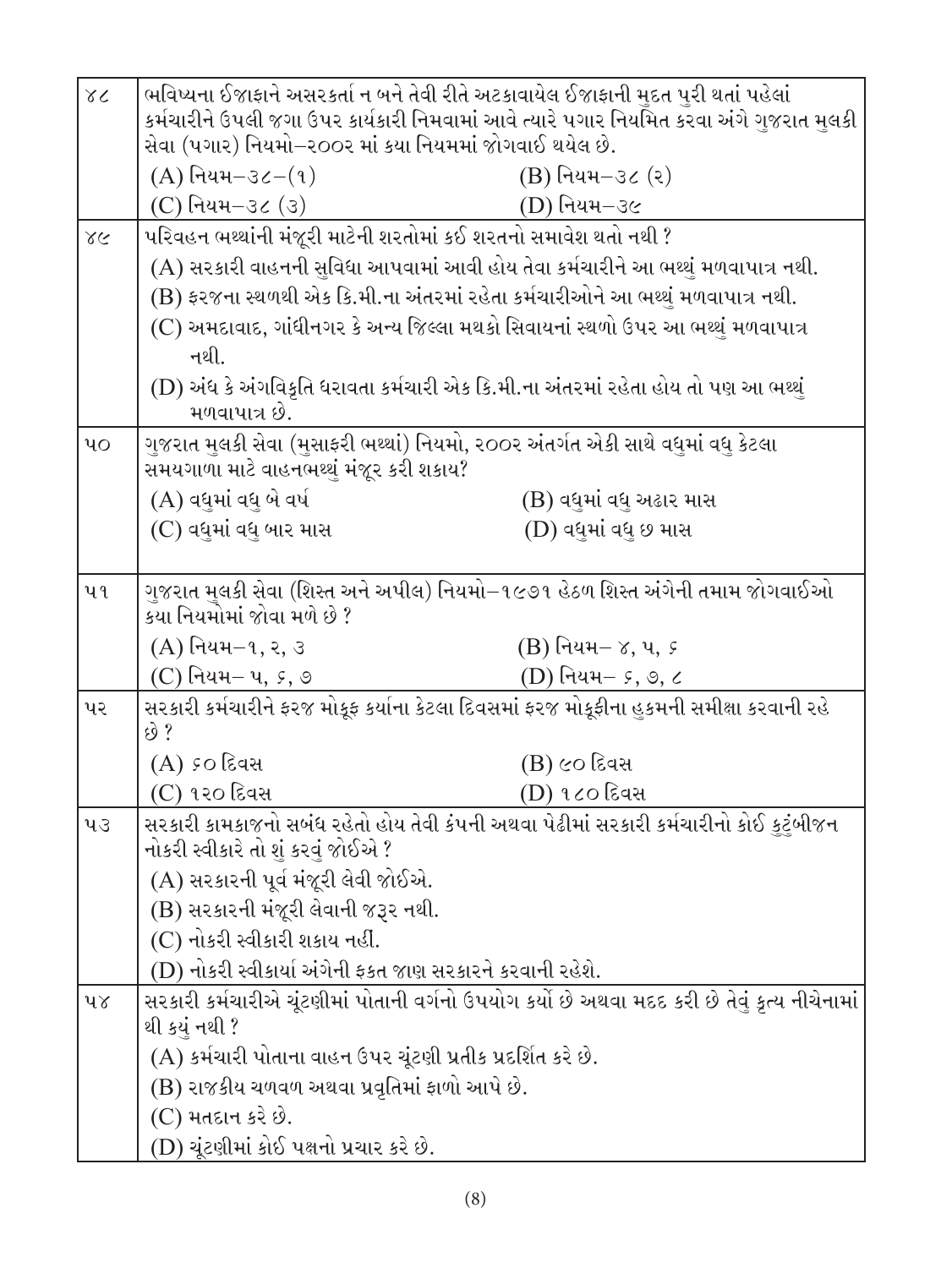| પપ                | સરકારમાં જોડાતા અંશકાલીન સરકારી કર્મચારીએ શારીરિક યોગ્યતાનું તબીબી પ્રમાણપત્ર રજૂ કરવું<br>જરૂરી ખરું ?                                                             |  |  |
|-------------------|---------------------------------------------------------------------------------------------------------------------------------------------------------------------|--|--|
|                   | (A) પૂર્ણકાલીન કર્મચારીએ જ પ્રમાણપત્ર રજૂ કરવું પડે.                                                                                                                |  |  |
|                   | (B) અંશકાલીન કર્મચારીએ પણ પૂર્ણકાલીન કર્મચારીની જેમ તબીબી પ્રમાણપત્ર રજૂ કરવું પડે.                                                                                 |  |  |
|                   | (C) ગુજરાત મુલકી સેવા (નોકરીની સામાન્ય શરતો) નિયમો, ૨૦૦૨ અંતર્ગત તબીબી                                                                                              |  |  |
|                   | પ્રમાણપત્ર અંશકાલીન માટે જરૂરી નથી.                                                                                                                                 |  |  |
|                   | (D) અંશકાલીન કર્મચારીને જયારે પૂર્ણકાલીન સમયમાં ફેરવવામાં આવે ત્યારે તબીબી                                                                                          |  |  |
|                   | પ્રમાણપત્ર રજૂ કરવું પડે.                                                                                                                                           |  |  |
| $\mathbf{u} \in$  | નિવૃતિ બાદ છ માસમાં પુનર્નિયુકિત પામતા  કર્મચારીની બાબતમાં તબીબી પ્રમાણપત્ર અંગે શું જોગવાઈ<br>છે?                                                                  |  |  |
|                   | (A) તબીબી પ્રમાણપત્રના આધારે જ પુનર્નિયુકિત કરવાની હોય છે.                                                                                                          |  |  |
|                   | (B) પુનર્નિયુકિત બાદ તરત જ તબીબી પ્રમાણપત્ર રજૂ કરવા જણાવવું જોઈએ.                                                                                                  |  |  |
|                   | (C) નિમણુંક કરનાર અધિકારી જ આ અંગે નિર્ણય કરી શકે છે.                                                                                                               |  |  |
|                   | (D) છ માસમાં પુનર્નિયુકિત પામેલ કર્મચારીએ તબીબી પ્રમાણપત્ર રજૂ કરવાનું નથી.                                                                                         |  |  |
| $\mathbf{u}\circ$ | રજા પ્રવાસ રાહત સમયે રજાનું રોકડ રૂપાંતર કરવા માટે સરકારી કર્મચારીની આવી ભોગવેલ રજા<br>ઉધાર્યા બાદ તેમની રજાની સિલકમાં ઓછામાં ઓછી કેટલી પ્રાપ્ત રજા જમા રહેવી જોઈએ. |  |  |
|                   | $(A)$ 30<br>$(B)$ ૪૫                                                                                                                                                |  |  |
|                   | $(C)$ 90<br>(D) ૧૫                                                                                                                                                  |  |  |
| 46                | કરારના ધોરણે નીમેલા સરકારી કર્મચારીઓને કયા કયા પ્રકારની રજાઓ મળવાપાત્ર છે?                                                                                          |  |  |
|                   | (A) પરચૂરણ રજા તથા માંદગીની રજા મળવાપાત્ર છે.                                                                                                                       |  |  |
|                   | (B) અર્ધપગારી રજા, રૂપાંતરિત રજા તેમજ પરચુરણ રજા મળી શકે છે.                                                                                                        |  |  |
|                   | (C) સરકારી કર્મચારીને મળતી તમામ રજાઓ મળવાપાત્ર છે.                                                                                                                  |  |  |
|                   | $(D)$ પરચૂરણ રજા જ મળવાપાત્ર છે.                                                                                                                                    |  |  |
| $\mathcal{U}$     | સામાન્ય રીતે એક અંગ્રેજી વર્ષમાં સરકારી કર્મચારીની પ્રાપ્ત રજાઓ કેટલા પ્રસંગોમાં મંજૂર કરવામાં<br>આવે છે ?                                                          |  |  |
|                   | (A) એક અંગ્રેજી વર્ષમાં ત્રણ વખત                                                                                                                                    |  |  |
|                   | (B) એક અંગ્રેજી વર્ષમાં બે વખત                                                                                                                                      |  |  |
|                   | (C) એક અંગ્રેજી વર્ષમાં કર્મચારી ધ્વારા માગવામાં આવે એટલી વખત                                                                                                       |  |  |
|                   | (D) આ પ્રકારની કોઈ જોગવાઈ નિયમોમાં કરવામાં આવી નથી.                                                                                                                 |  |  |
| $\mathcal{S}$ O   | બે કરતાં ઓછાં બાળકો હયાત હોય તેવા પુરૃષ કર્મચારીને પત્નીની પ્રસૂતિ દરમિયાન કેટલા દિવસની<br>પિતૃત્વની રજા મંજૂર કરવામાં આવે છે ?                                     |  |  |
|                   | (A) ત્રણ દિવસ<br>(B) સાત દિવસ                                                                                                                                       |  |  |
|                   | (C) દસ દિવસ<br>(D) પંદર દિવસ                                                                                                                                        |  |  |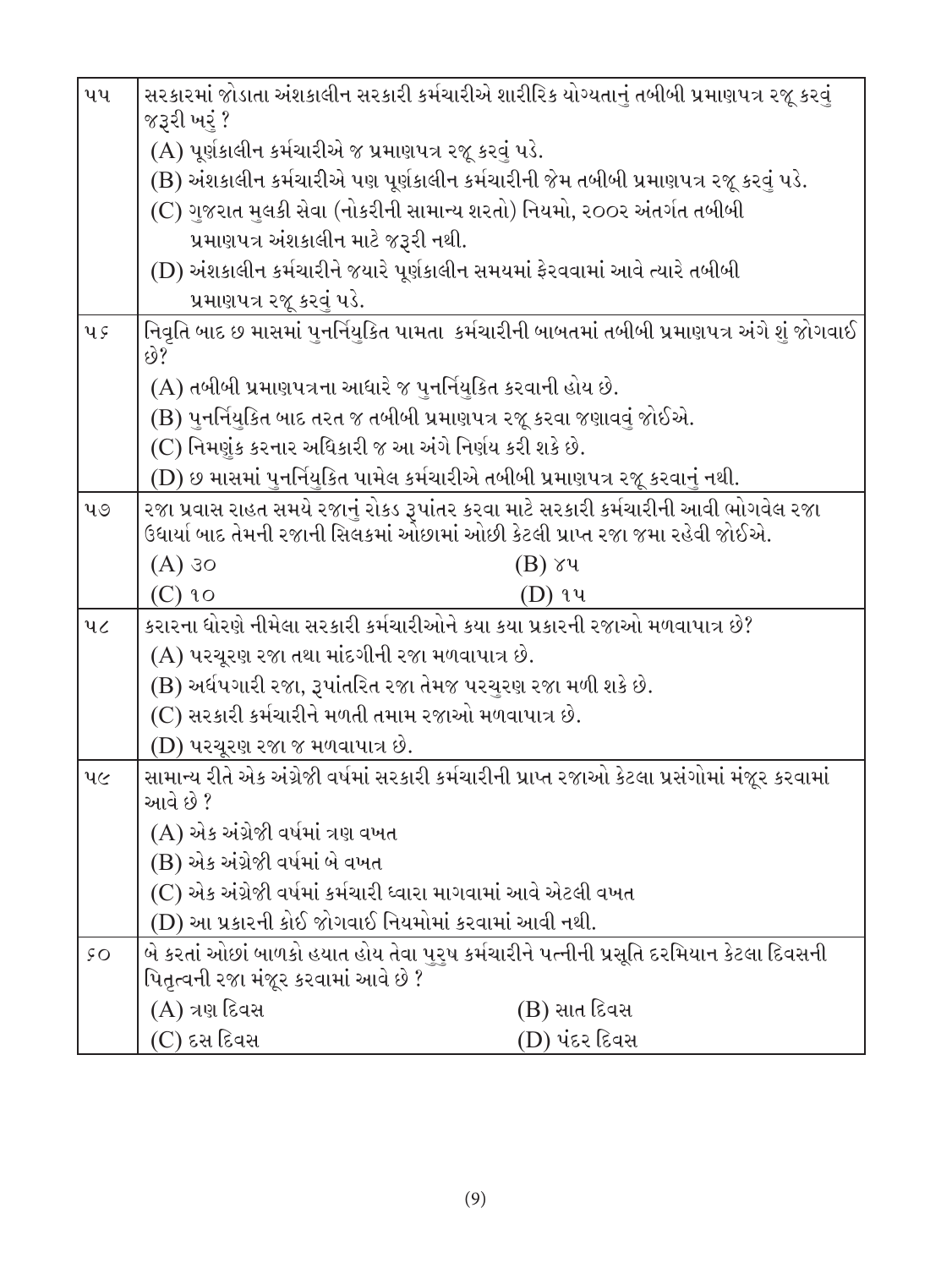| 59           | સરકારી કર્મચારીએ બદલીવાળી જગ્યાએ હાજર થવા અંગે ચાર્જ સંભાળવા માટે કઈ જોગવાઈ કરવામાં<br>આવી નથી?                            |  |  |
|--------------|----------------------------------------------------------------------------------------------------------------------------|--|--|
|              | (A) હવાલો સંભાળનારે હવાલો સુપરત કરનારને સંભવિત તારીખ જણાવવી જોઈએ.                                                          |  |  |
|              | (B) હવાલો સુપરત કરનારે શકય તેટલા વહેલા સમયે હવાલો સુપરત કરવો જોઈએ.                                                         |  |  |
|              | (C) હવાલો સુપરત કરનાર કર્મચારીએ હવાલો મેળવનારને કઈ તારીખે આવવું એ જણાવવું                                                  |  |  |
|              | જોઈએ.                                                                                                                      |  |  |
|              | (D) પોતાના ઉપરી અધિકારીની સલાહ મેળવી તેમની સૂચના અનુસાર કાર્યવાહી કરવી જોઈએ.                                               |  |  |
| 55           | સરકારી કર્મચારીનું રાજીનામું કેવા સંજોગોમાં સ્વીકારવામાં આવતું નથી.                                                        |  |  |
|              | (A) એ કર્મચારીની જગ્યા સંભાળવા અન્ય કોઈ પ્રાપ્ત ન હોય.                                                                     |  |  |
|              | (B) કર્મચારીએ રાજીનામાના પત્રમાં રાજીનામાનું સંતોષકારક કારણ ન જણાવ્યું હોય.                                                |  |  |
|              | (C) કર્મચારીની સાથે ખાતાકીય તપાસ અપેક્ષિત હોય કે બાકી હોય.                                                                 |  |  |
|              | (D) સરકારી કર્મચારી ખાનગીક્ષેત્રની નોકરી સ્વીકારવા રાજીનામું આપતો હોય.                                                     |  |  |
| 53           | ફરજ મોકૂફીનો હુકમ કેટલા સમય સુધી અમલમાં રહેશે ?                                                                            |  |  |
|              | (A) હુકમ થયાના એક વર્ષ સુધી                                                                                                |  |  |
|              | (B) આવો હુકમ સત્તાધિકારી સુધારે અથવા પાછો ખેંચી લે ત્યાં સુધી                                                              |  |  |
|              | (C) હુકમ થયાના ૧૨૦ દિવસ સુધી                                                                                               |  |  |
|              | $(D)$ હુકમ થયાના ત્રણ માસ સુધી                                                                                             |  |  |
| $\zeta \chi$ | નિવૃત્તિને લગતા તે સમય પૂરતા અમલમાં હોય તેવા કોઈપણ કાયદા હેઠળ કર્મચારીને ફરજિયાત નિવૃત્ત                                   |  |  |
|              | કરવો તે…                                                                                                                   |  |  |
|              | $(A)$ નાની શિક્ષા છે.                                                                                                      |  |  |
|              | (B) મોટી શિક્ષા છે.                                                                                                        |  |  |
|              | $(C)$ શિક્ષા નથી.                                                                                                          |  |  |
|              | (D) તપાસ પૂર્ણ થયા બાદ તે શિક્ષા છે કે નહીં તે નકકી કરાય.                                                                  |  |  |
| 54           | સરકારી કર્મચારીને મળતી રહેઠાણની સગવડમાં જો કવાર્ટરની કક્ષા 'બી' કેટેગરીમાં આવતું હોય તો                                    |  |  |
|              | વપરાશ વિસ્તાર ક્ષેત્રફળ કેટલા ચોરસ મીટર હોય છે ?                                                                           |  |  |
|              | (A) ર૯ ચો.મી. સુધી<br>(B) ૩૦ થી ૩૪ ચો.મી. સુધી                                                                             |  |  |
|              | (C) ૩૦ થી ૩૫ ચો.મી. સુધી<br>(D) ૪૩ થી પપ ચો.મી. સુધી                                                                       |  |  |
| 55           | સરકારી રહેણાંકના વસવાટના વર્ગીકરણની જોગવાઈ 'ગુજરાત મુલકી સેવા' (રહેણાંક માં વસવાટ)<br>નિયમો, ર૦૦રના કયા નિયમ હેઠળ થયેલ છે? |  |  |
|              | $(A)$ નિયમ $-15$<br>$(B)$ નિયમ $-$ ૧૭                                                                                      |  |  |
|              | $(C)$ નિયમ $-1$ ૮<br>(D) નિયમ−૧૯                                                                                           |  |  |
| 59           | નિવૃત્ત સરકારી કર્મચારી પોતાની વિરુધ્ધ ખાતાકીય કાર્યવાહીમાં હાજર રહેવા મુસાફરી ભથ્થું ક્યાંથી                              |  |  |
|              | મેળવી શકશે નહીં ?                                                                                                          |  |  |
|              | (A) જે અદાલતમાં કેસ ચાલતો હોય તે સંબંધિત અદાલતમાંથી                                                                        |  |  |
|              | (B) જે કર્મચારી વિરુધ્ધ કાર્યવાહી ચાલતી હોય તેની સંબંધિત કચેરીથી                                                           |  |  |
|              | (C) જયાંથી નિવૃત્ત થયા હોય તે કચેરીએથી                                                                                     |  |  |
|              | (D) કર્મચારી જયાં રહેઠાણ ધરાવતા હોય તેની નજીકની તિજોરી કચેરીમાંથી                                                          |  |  |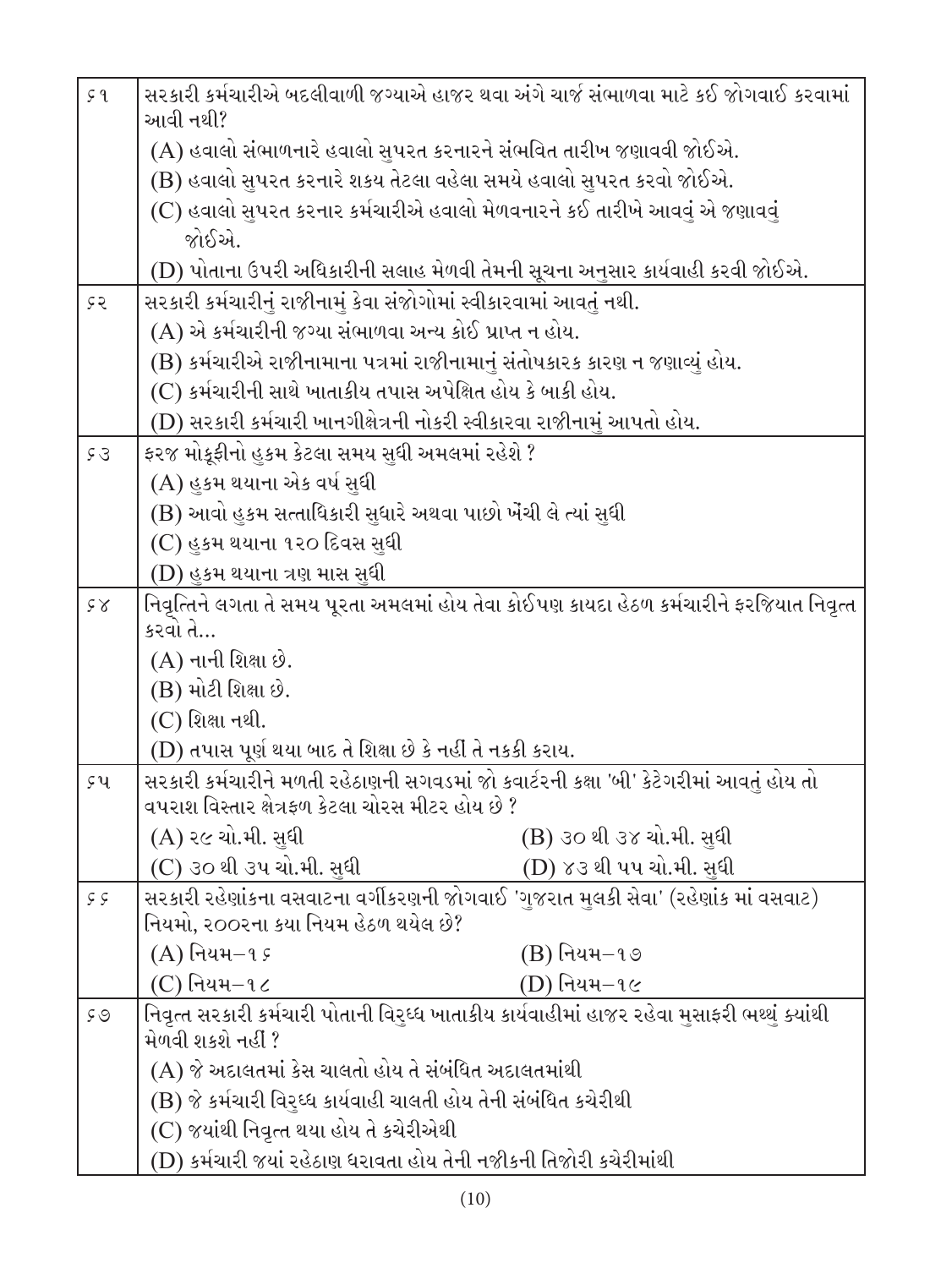| 56       | ફરજ મોકૂફી હેઠળના કર્મચારીને મોંઘવારી ભથ્થું ચૂકવવા કઈ જોગવાઈ સુસંગત નથી?                                                      |                                   |  |
|----------|--------------------------------------------------------------------------------------------------------------------------------|-----------------------------------|--|
|          | (A) કર્મચારીને મળતા નિર્વાહ ભથ્થાની રકમને આધારે મોંઘવારી ભથ્થું મળે.                                                           |                                   |  |
|          | (B) કર્મચારીને ફરજ મોકૂફી પહેલાં જે પગાર મેળવતા હોય તેના આધારે મોંઘવારી ભથ્થું મળે.                                            |                                   |  |
|          | (C) મોંઘવારી ભથ્થાની રકમની ચૂકવણી સરકારી લેણાની બાકી પડતી રકમ સાથે વિનિયોગ કરી શકે.                                            |                                   |  |
|          | (D) ફરજ મોકૂફી માટે કરવામાં આવેલા હુકમ મુજબ કાર્યવાહી થાય.                                                                     |                                   |  |
| 56       | ગુજરાત મુલકી સેવા (પેન્શન) નિયમો, ૨૦૦૨ કયો સમયગાળો પેન્શનપાત્ર સેવામાં ગણવાનો નથી ?                                            |                                   |  |
|          | (A) સરકારી નોકરી દરમિયાન ભોગવેલ પ્રાપ્ત રજાઓનો સમયગાળો                                                                         |                                   |  |
|          | (B) વેકેશન ખાતામાં કામ કરતા કર્મચારીએ લીધેલ વેકેશનોનો સમયગાળો                                                                  |                                   |  |
|          | (C) જેનો ખર્ચ આકસ્મિક ખર્ચમાંથી ચૂકવવામાં આવતો હોય તેવી નોકરીનો                                                                |                                   |  |
|          | (D) રાજયેત્તર સેવાનો                                                                                                           |                                   |  |
| $\circ$  | અમદાવાદ શહેરના સીટી સીવીલ અને સેશન્સ કોર્ટના મુખ્ય ન્યાયાધીશને ક્યારે નિવૃત્ત કરવાના રહે?                                      |                                   |  |
|          | (A) પ૮ વર્ષની વય પૂરી થયે                                                                                                      | (B) so વર્ષની વય પૂરી થયે         |  |
|          | (C) કર વર્ષની વય પૂરી થયે                                                                                                      | (D) <i>૬</i> પ વર્ષની વય પૂરી થયે |  |
| 99       | ગુજરાત રાજય સેવા (શિસ્ત અને અપીલ) નિયમો કઈ તારીખથી અમલમાં આવેલ છે ?                                                            |                                   |  |
|          | (A) ૧૦ ડિસેમ્બર, ૧૯૭૧                                                                                                          | (B) ૧૫ જાન્યુઆરી, ૧૯૭૧            |  |
|          | (C) ૧૫ ઓગષ્ટ, ૧૯૭૧                                                                                                             | (D) ૨ <i>૬</i> જાન્યુઆરી, ૧૯૭૧    |  |
| ૭૨       | કોઈ સરકારી કર્મચારી કેટલા કલાકથી વધુ સમય માટે કસ્ટડીમાં અટકાયત હેઠળ હોય તો તે ફરજ મોકૂફી                                       |                                   |  |
|          | હેઠળ મૂકવામાં આવ્યો હોવાનું ગણાશે?                                                                                             |                                   |  |
|          | $(A)$ ૭૨ કલાક                                                                                                                  | (B) ૪૮ કલાક                       |  |
|          | $(C)$ ૩૬ કલાક                                                                                                                  | (D) ૨૪ કલાક                       |  |
| 50       | ગુજરાત મુલ્કી સેવા (રજા) નિયમો, ર૦૦ર માં રજા પૂરી થયા પછી ગેરહાજર રહેનાર કર્મચારી માટેની<br>જોગવાઈ કયા નિયમમાં કરવામાં આવી છે? |                                   |  |
|          | $(A)$ નિયમ $-\gamma\gamma$                                                                                                     | (B) નિયમ–૪ર                       |  |
|          | (C) નિયમ−૪૦                                                                                                                    | (D) નિયમ−૩૮                       |  |
| $\delta$ | એક સરકારી કર્મચારી એપ્રીલ માસમાં નિવૃત્ત થાય છે, તો નિવૃત્તિના વર્ષમાં તેને કેટલી પ્રાપ્ત રજા                                  |                                   |  |
|          | મળવાપાત્ર થશે ?                                                                                                                |                                   |  |
|          | $(A)$ 30                                                                                                                       | $(B)$ ૧૫                          |  |
|          | $(C)$ 20                                                                                                                       | $(D)$ $\chi$                      |  |
| ৩૫       | અજમાયશીનો અજમાયશી સમય પૂરો થયા બાદ પગાર નકકી કરવા માટે ગુજરાત મુલ્કી સેવા (પગાર)                                               |                                   |  |
|          | નિયમો ૨૦૦૨ના કયા નિયમમાં જોગવાઈ કરવામાં આવી છે.                                                                                |                                   |  |
|          | $(A)$ નિયમ $-1$ ૭                                                                                                              | $(B)$ નિયમ $- \iota$ ૮            |  |
|          | $(C)$ નિયમ $-$ ૧૯                                                                                                              | (D) નિયમ–ર૦                       |  |
| 95       | ગુજરાત મુલકી સેવા (મુસાફરી ભથ્થાં) નિયમો ૨૦૦૨ અંતર્ગત પ્રતિહસ્તાક્ષર કરનાર નિયંત્રણ                                            |                                   |  |
|          | અધિકારીએ નિભાવવાના થતા મુસાફરી ભથ્થાં બીલ રજીસ્ટરમાં કઈ વિગતો હોવી જોઈએ?                                                       |                                   |  |
|          | (A) સરકારી કર્મચારીનું નામ અને હોદો                                                                                            | (B) માંગણીનો મહિનો                |  |
|          | (C) પ્રવાસની તારીખો                                                                                                            | (D) ઉપરોકત તમામ                   |  |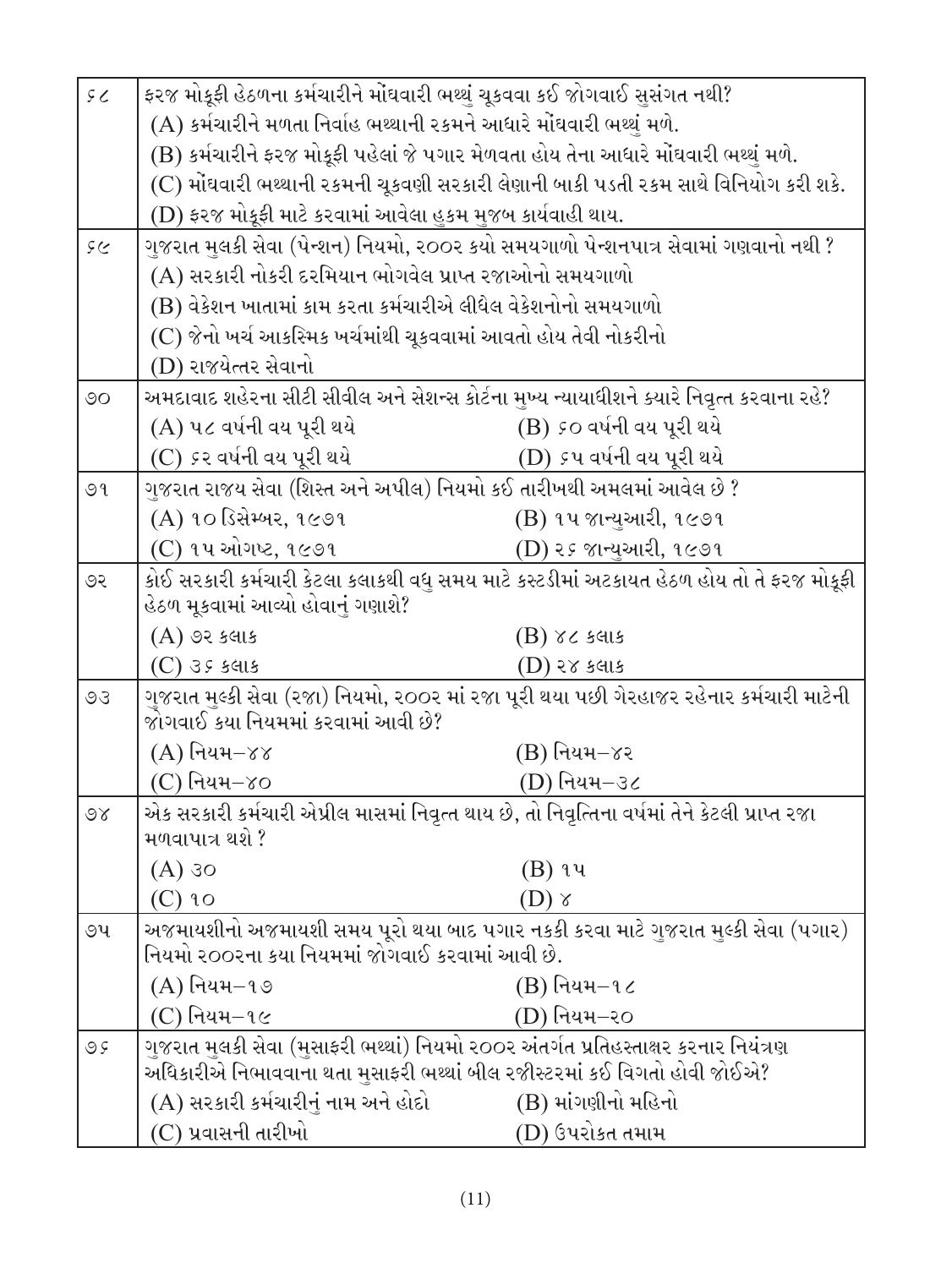| $\circledcirc$ | બીન રાજયપત્રિત અધિકારીએ જંગમ અને સ્થાવર મિલકતનું પત્રક ક્યારે રજૂ કરવું જોઈએ ?                                                                                 |  |  |
|----------------|----------------------------------------------------------------------------------------------------------------------------------------------------------------|--|--|
|                | $(A)$ દર વર્ષે                                                                                                                                                 |  |  |
|                | $(B)$ દર પાંચ વર્ષે                                                                                                                                            |  |  |
|                | (C) કર્મચારીની ઉંમર પાંચ વર્ષના ગુણાંકમાં હોય તેવી ઉંમરે                                                                                                       |  |  |
|                | $(D)$ દર ત્રણ વર્ષે                                                                                                                                            |  |  |
| 9<             | સરકારી કર્મચારી શાળાઓ જેવી જાહેર સંસ્થાઓ સાથે પોતાનું નામ જોડી શકશે કે નહીં ?                                                                                  |  |  |
|                | (A) નામ જોડી શકાય નહીં.<br>$(B)$ નામ જોડી શકાય.                                                                                                                |  |  |
|                | (C) સરકારની પૂર્વ મંજૂરીથી નામ જોડી શકાય. $\qquad$ (D) નામ જોડયા બાદ સરકારને જાણ કરવી.                                                                         |  |  |
| 9C             | કોઈપણ સેવા અથવા જગા માટે ઠરાવેલી લાયકાતોમાં અમુક મુદત સુધીના પ્રત્યક્ષ અનુભવ અંગેની<br>લાયકાતનો સમાવેશ થતો હોય ત્યારે પ્રત્યક્ષ અનુભવની મુદત કઈ ગણવી?          |  |  |
|                | (A) ભરતી નિયમોમાં જો જોગવાઈ કરવામાં આવી ન હોય તો જરૂરી લાયકાતો મેળવવામાં આવે તે<br>તારીખથી                                                                     |  |  |
|                | (B) આવી અરજી સ્વીકારવા માટે નકકી કરેલ છેલ્લી તારીખના સંદર્ભમાં                                                                                                 |  |  |
|                | (C) A અને B બંને સાચાં                                                                                                                                         |  |  |
|                | (D) A અને B બંને ખોટા                                                                                                                                          |  |  |
| $\overline{c}$ | જગા ઉપર નિમણંક કરવા માટેની અરજીઓ વર્તમાન પત્રમાં જાહેરાત કે જાહેરનામા પ્રસિધ્ધ કરીને<br>મંગાવવામાં આવી હોય તો એવા કિસ્સામાં વયમર્યાદાની મુદત ક્યાં સુધી ગણવી ? |  |  |
|                | (A) જાહેરનામા કે જાહેરાત પ્રથમ પ્રસિધ્ધ થયાની તારીખ સુધીમાં                                                                                                    |  |  |
|                | (B) જાહેરનામા કે જાહેરાત પ્રસિધ્ધ થયાની તારીખથી નેવું દિવસની મુદત પુરી થાય ત્યાં                                                                               |  |  |
|                | સુધીમાં                                                                                                                                                        |  |  |
|                | (C) જાહેરનામા કે જાહેરાત પ્રસિધ્ધ થયાની તારીખથી નેવું દિવસની <u>મુ</u> દત પુરી થાય તે                                                                          |  |  |
|                | મહિના પછીના મહિનાની પહેલી તારીખે                                                                                                                               |  |  |
|                | (D) નિમણૂંક થાય તે તારીખ સુધીમાં                                                                                                                               |  |  |
| 22             | ગુજરાત મુલ્કી સેવા (મુસાફરી ભથ્થાં) નિયમો, ૨૦૦૨ અંતર્ગત દૈનિક ભથ્થા માટે વડોદરાને કયા વર્ગના<br>શહેર તરીકે ગણવામાં આવ્યું છે?                                  |  |  |
|                | $(A)$ '' A-1 '' વર્ગ<br>$(B)$ '' B-1 '' વર્ગ                                                                                                                   |  |  |
|                | $(C)$ '' $A$ '' વર્ગ<br>(D) અન્ય વર્ગ                                                                                                                          |  |  |
| ८२             | એક જ કેલેન્ડર દિવસે એક કરતાં વધુ પ્રવાસ કરવામાં આવે તો દૈનિક ભથ્થું કઈ રીતે ગણવું જોઈએ ?                                                                       |  |  |
|                | $(A)$ બંને પ્રવાસ અલગ અલગ ગણીને ભથ્થાંની ગણતરી કરવી પરંતુ આ ભથ્થું એક દૈનિક                                                                                    |  |  |
|                | ભથ્થાથી વધવું ન જોઈએ.                                                                                                                                          |  |  |
|                | (B) બંને પ્રવાસની અલગ અલગ ગણતરી કરી મળવાપાત્ર ભથ્થું દૈનિક ભથ્થાથી વધારે હોય તો પણ<br>ચૂકવવું જોઈએ.                                                            |  |  |
|                | (C) બંને પ્રવાસ અલગ અલગ હોવાથી બે દૈનિક ભથ્થાં આકારી શકાય છે.                                                                                                  |  |  |
|                | (D) બંનેમાંથી એક પણ પ્રવાસનું દૈનિક ભથ્થું ચૂકવી શકાય નહીં.                                                                                                    |  |  |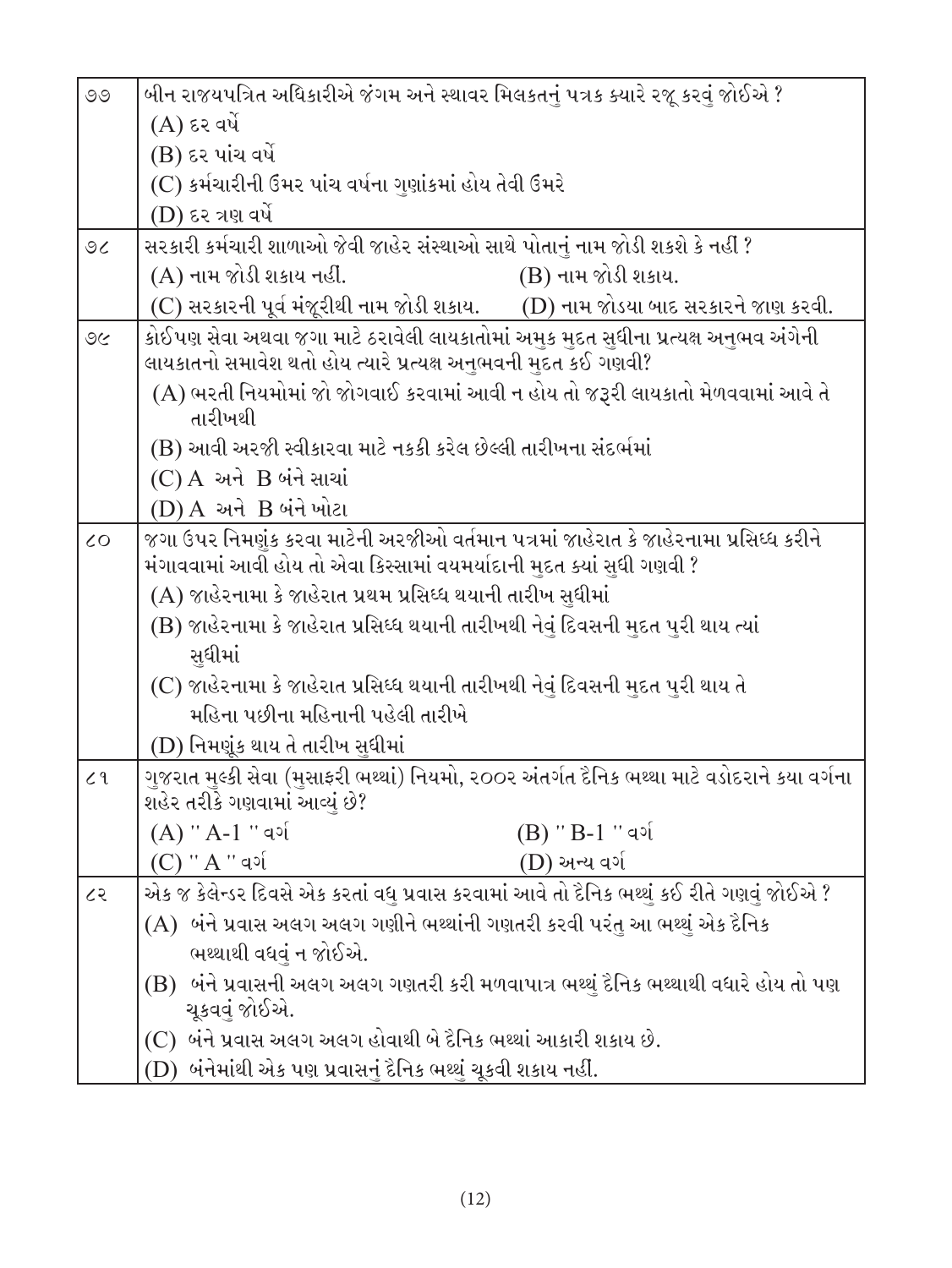| 55                                                                                                   | લગ્ન વિધિ, સંવત્સરી કે ધાર્મિક સમારંભમાં વર્ગ−૩ના કર્મચારી કેટલી કિંમત સુધીની ભેંટ સ્વીકારી<br>શકશે?                     |                                                                                    |  |
|------------------------------------------------------------------------------------------------------|--------------------------------------------------------------------------------------------------------------------------|------------------------------------------------------------------------------------|--|
|                                                                                                      | (A) 4000 રૂા.                                                                                                            | $(B)$ ૨૦૦૦ રૂા.                                                                    |  |
|                                                                                                      | (C) ૭૦૦૦ રૂા.                                                                                                            | (D) 1000 રૂા.                                                                      |  |
| $\alpha$                                                                                             | કોઈપણ ખાતાના વર્ગ−ર ના અધિકારી કેટલા વર્ષથી નીચેના વ્યકિતને કામ પર રાખી શકશે નહીં ?                                      |                                                                                    |  |
|                                                                                                      | $(A)$ ૧૪ વર્ષ                                                                                                            | $(B)$ ૧૨ વર્ષ                                                                      |  |
|                                                                                                      | (C) ૧૫ વર્ષ                                                                                                              | (D) ૧૮ વર્ષ                                                                        |  |
| ૮૫                                                                                                   | વર્ગ−૩ ની નીચલી સેવામાંથી વર્ગ−૩ ની ઉપલી જગા ઉપર બઢતી આપવા કેટલા વર્ષનો અનુભવ                                            |                                                                                    |  |
|                                                                                                      | જરૂરી છે ?                                                                                                               |                                                                                    |  |
|                                                                                                      | $(A)$ ર વર્ષ                                                                                                             | (B) ૩ વર્ષ                                                                         |  |
|                                                                                                      | $(C)$ ક વર્ષ                                                                                                             | (D) પ વર્ષ                                                                         |  |
| વર્ગ−૧ ના અધિક્રમમાં સૌથી નીચેની પ્રથમ બે જગાઓને બાદ કરતાં આવી જગાઓ ઉપર બઢતી<br>25                   |                                                                                                                          |                                                                                    |  |
|                                                                                                      | આપવા શું ધ્યાને લેવું જોઈએ ?                                                                                             |                                                                                    |  |
|                                                                                                      | $(A)$ પ્રવરતા                                                                                                            | (B) પસંદગીનો સિધ્ધાંત                                                              |  |
|                                                                                                      | (C) અગાઉ આપેલ બઢતી                                                                                                       | (D) અધિકારીની ભરતીનું સ્થળ                                                         |  |
| $\mathcal{L} \mathcal{Q}$                                                                            | સરકારી કર્મચારીઓના ટ્રેડ યુનિયનના હોદેદાર તરીકે સરકારની નીતિની ટીકા કરે છે તો                                            |                                                                                    |  |
|                                                                                                      | (A) આવી ટીકા કરી શકાય નહીં.                                                                                              |                                                                                    |  |
|                                                                                                      | (B) શુધ્ધ આશયથી આવી ટીકા કરી શકાય.                                                                                       |                                                                                    |  |
| (C) સરકારી કર્મચારીને છાજે નહીં તેવું વર્તન કહેવાય.                                                  |                                                                                                                          |                                                                                    |  |
|                                                                                                      | (D) ફરજ પ્રત્યે નિષ્ઠા કેળવેલ નથી તેમ માનવામાં આવે.                                                                      |                                                                                    |  |
| $\mathcal{C}$                                                                                        | કોઈ પણ સરકારી કર્મચારી દાયજો આપે કે સ્વીકારે તો ગુજરાત રાજય સેવા (વર્તણૂંક) નિયમો, ૧૯૭૧<br>ના કયા નિયમનો ભંગ થયેલ ગણાશે? |                                                                                    |  |
|                                                                                                      | $(A)$ નિયમ $-13$                                                                                                         | $(B)$ નિયમ $-$ ૧૫                                                                  |  |
|                                                                                                      | $(C)$ નિયમ $-$ ૧૩ (ક)                                                                                                    | (D) નિયમ−૧ <i>૬</i>                                                                |  |
| 22                                                                                                   | આપવામાં આવેલી ક્ષતિપૂર્ણ બઢતી કે નિમણૂંક સમયનો ભૂલ ભરેલ પગારના સંદર્ભમાં આપેલ<br>વિધાનોમાંથી કયું વિધાન સાચું નથી?       |                                                                                    |  |
|                                                                                                      | (A)                                                                                                                      | કર્મચારી દ્વારા ખોટી માહિતી પૂરી પાડવાના કારણે ભૂલ થઈ હોય તો ખાતાકીય કાર્યવાહી કરી |  |
| વસૂલાત થાય.                                                                                          |                                                                                                                          |                                                                                    |  |
|                                                                                                      | કોઈ નિયમો કે હુકમો ખરી રીતે લાગુ ન કરવાના કારણે ભૂલ થઈ હોય તો ચૂકવાયેલ<br>(B)<br>પગાર વસૂલવા જણાવાય નહીં.                |                                                                                    |  |
|                                                                                                      |                                                                                                                          |                                                                                    |  |
|                                                                                                      | (C)                                                                                                                      | કોઈ ક્ષતિ થઈ હોય તેવા સંજોગોમાં સામાન્ય કે ખાસ હુકમોથી તે નિયમિત કરવામાં આવે       |  |
|                                                                                                      | છે.                                                                                                                      |                                                                                    |  |
|                                                                                                      | સરકારી કર્મચારી જે પગાર મેળવવા હોય તે જ ચાલુ રાખવામાં આવે.<br>(D)                                                        |                                                                                    |  |
| પગાર ધોરણના અધિકતમ તબકકે સ્થગિત થયેલા કર્મચારીઓને વધુમાં વધુ કેટલા સ્થગિત ઈજાફાનો<br>$\overline{CO}$ |                                                                                                                          |                                                                                    |  |
|                                                                                                      | લાભ મળવાપાત્ર છે ?                                                                                                       |                                                                                    |  |
|                                                                                                      | (A) એક                                                                                                                   | (B) ત્રણ                                                                           |  |
|                                                                                                      | (C) ચાર                                                                                                                  | (D) પાંચ                                                                           |  |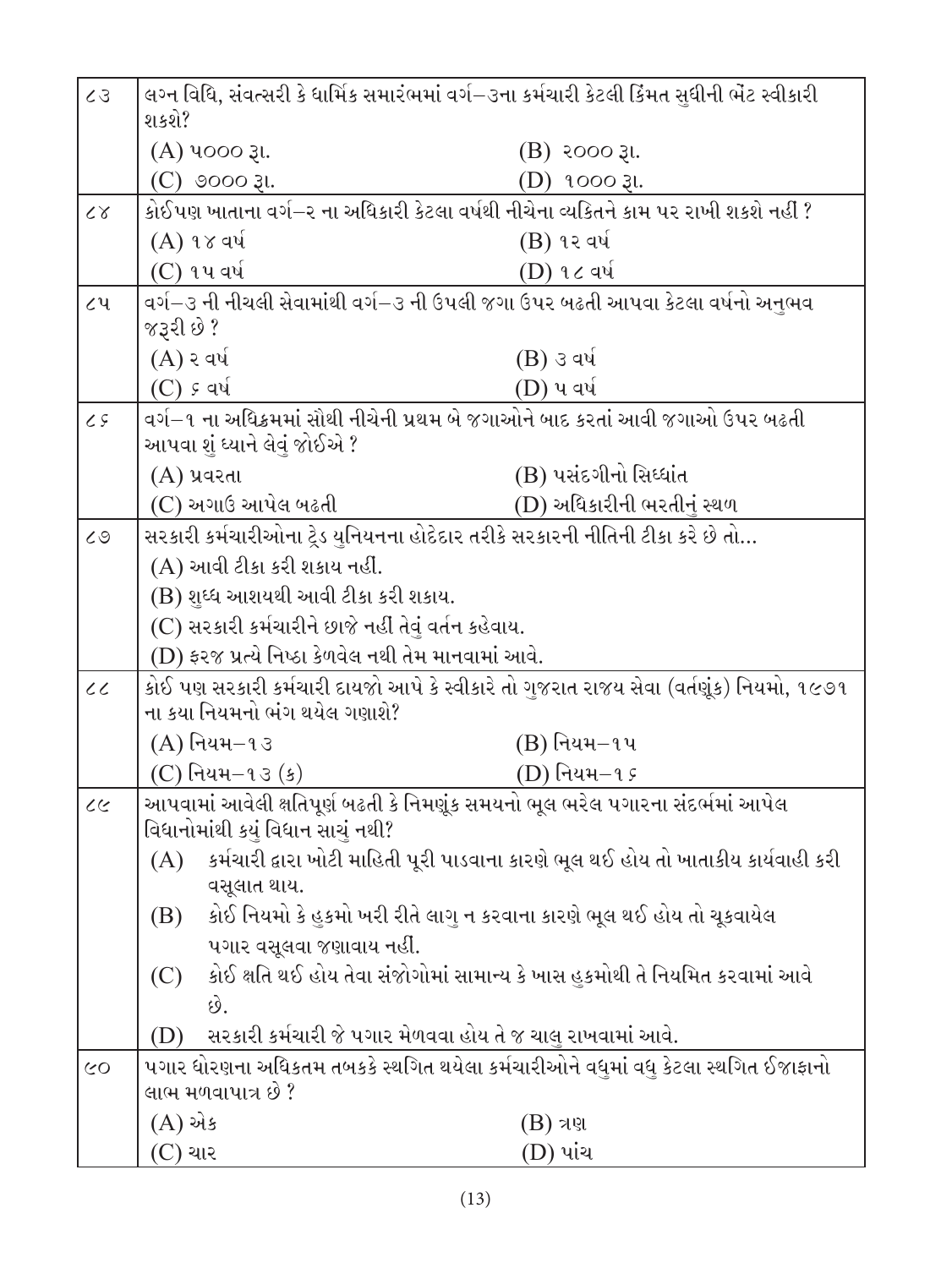| C <sub>1</sub>                                                          | રાજય સેવામાંની કોઈ સેવા અથવા જગા સબંધી ઠરાવેલી વય મર્યાદા અનામત કર્મચારીના કિસ્સામાં<br>કેટલા વર્ષ સુધી હળવી કરી શકાય ?                                       |                                                                               |  |  |
|-------------------------------------------------------------------------|---------------------------------------------------------------------------------------------------------------------------------------------------------------|-------------------------------------------------------------------------------|--|--|
|                                                                         | $(A)$ ર વર્ષ                                                                                                                                                  | (B) પ વર્ષ                                                                    |  |  |
|                                                                         | $(C)$ ૭ વર્ષ                                                                                                                                                  | (D) ૧૦ વર્ષ                                                                   |  |  |
| ૯૨                                                                      | સરકારી કર્મચારી દ્વારા બઢતી સ્વીકારવાનો ઈન્કાર કરેલ હોય તો કેટલા સમય સુધી બઢતી માટે<br>વિચારણામાં લેવામાં આવશે નહીં?                                          |                                                                               |  |  |
|                                                                         | (A) પાંચ વર્ષની મુદત સુધી અથવા પછીથી ખાલી જગ્યા ઉભી થાય ત્યાં સુધી, એ બેમાંથી જે<br>મોડું હોય ત્યાં સુધી.                                                     |                                                                               |  |  |
|                                                                         | (B) બે વર્ષ સુધી અથવા પછીથી જગ્યા ઉભી થાય ત્યાં સુધી, બેમાંથી જે મોડું હોય ત્યાં સુધી.                                                                        |                                                                               |  |  |
|                                                                         | (C) એક વર્ષની મુદત માટે અથવા જગ્યા ઉભી થાય ત્યાં સુધી, બેમાંથી જે મોડું હોય ત્યાં સુધી.                                                                       |                                                                               |  |  |
|                                                                         | (D) છ મહિનાની મુદત અથવા કે પછીથી જગ્યા ઉભી થાય તેમાંથી જે મોડું હોય ત્યાં સુધી.                                                                               |                                                                               |  |  |
| 55                                                                      | ગુજરાત મુલ્કી સેવા (મુસાફરી ભથ્થાં) નિયમો, ૨૦૦૨ અનુસાર કર્મચારીને બદલી મુસાફરી ભથ્થું કેવા<br>સંજોગોમાં મળે છે ?                                              |                                                                               |  |  |
|                                                                         | (A) જયારે બદલી પામેલ કર્મચારી પ્રવાસમાં ગાળેલ મુદત દરમિયાન પગાર મેળવવા હક્કદાર                                                                                |                                                                               |  |  |
|                                                                         | ન હોય.                                                                                                                                                        |                                                                               |  |  |
|                                                                         | (B) જયારે બદલી જાહેર હિતમાં કરવામાં આવી હોય.                                                                                                                  |                                                                               |  |  |
|                                                                         | (C) જયારે કર્મચારીની બદલી જાહેર હિતમાં કરવામાં આવી ન હોય.                                                                                                     |                                                                               |  |  |
|                                                                         | (D) જયારે કર્મચારીની બદલી સ્વ વિનંતીથી કરવામાં આવી હોય.                                                                                                       |                                                                               |  |  |
| 85                                                                      | પતિ પત્ની બંને સરકારી કર્મચારી છે અને તેઓ એક જ મથકે નોકરી કરે છે તેમજ બંનેની બદલી બીજા<br>મથકે કરવામાં આવી છે. તેઓને મળતા બદલી ભથ્થામાં કયું વિધાન સાચું નથી? |                                                                               |  |  |
|                                                                         | વ્યકિતગત કર્મચારી તરીકે બંનેને જૂની જગ્યોએથી નવી જગ્યાએ બદલી અંગે મુસાફરી ભથ્થું<br>(A)<br>મેળવવા હકદાર છે.                                                   |                                                                               |  |  |
|                                                                         | (B)<br>ગણવામાં આવશે.                                                                                                                                          | બંનેમાંથી એક જ કર્મચારી બદલી મુસાફરી ભથ્થું આકારી શકશે અને બીજા કુટુંબના સભ્ય |  |  |
|                                                                         | પતિ પત્ની બંનેના મથક એક હોય પણ કચેરીઓ જુદી હોય તો પણ એકનેજ મુસાફરી<br>(C)<br>ભથ્થું આકારવા મળશે.                                                              |                                                                               |  |  |
| બંનેમાંથી એક જ કર્મચારી પોતાની ઘરવખરી લઈ જવાનું ખર્ચ આકારી શકશે.<br>(D) |                                                                                                                                                               |                                                                               |  |  |
| ૯૫                                                                      | નાની શિક્ષાના કુલ કેટલા પ્રકાર છે ?                                                                                                                           |                                                                               |  |  |
|                                                                         | $(A)$ 3                                                                                                                                                       | (B) પ                                                                         |  |  |
|                                                                         | $(C)$ ଓ                                                                                                                                                       | $(D)$ $\zeta$                                                                 |  |  |
| 59                                                                      | સરકારી કર્મચારીને થયેલ શિક્ષાના હુકમ મળ્યા તારીખથી તે કર્મચારી કેટલા દિવસમાં તે હુકમ સામે<br>અપીલ કરી શકશે ?                                                  |                                                                               |  |  |
|                                                                         | (A) ૧૫ દિવસ                                                                                                                                                   | (B) ૩૦ દિવસ                                                                   |  |  |
|                                                                         | (C) ૪૫ દિવસ                                                                                                                                                   | (D) <i>૬</i> ૦ દિવસ                                                           |  |  |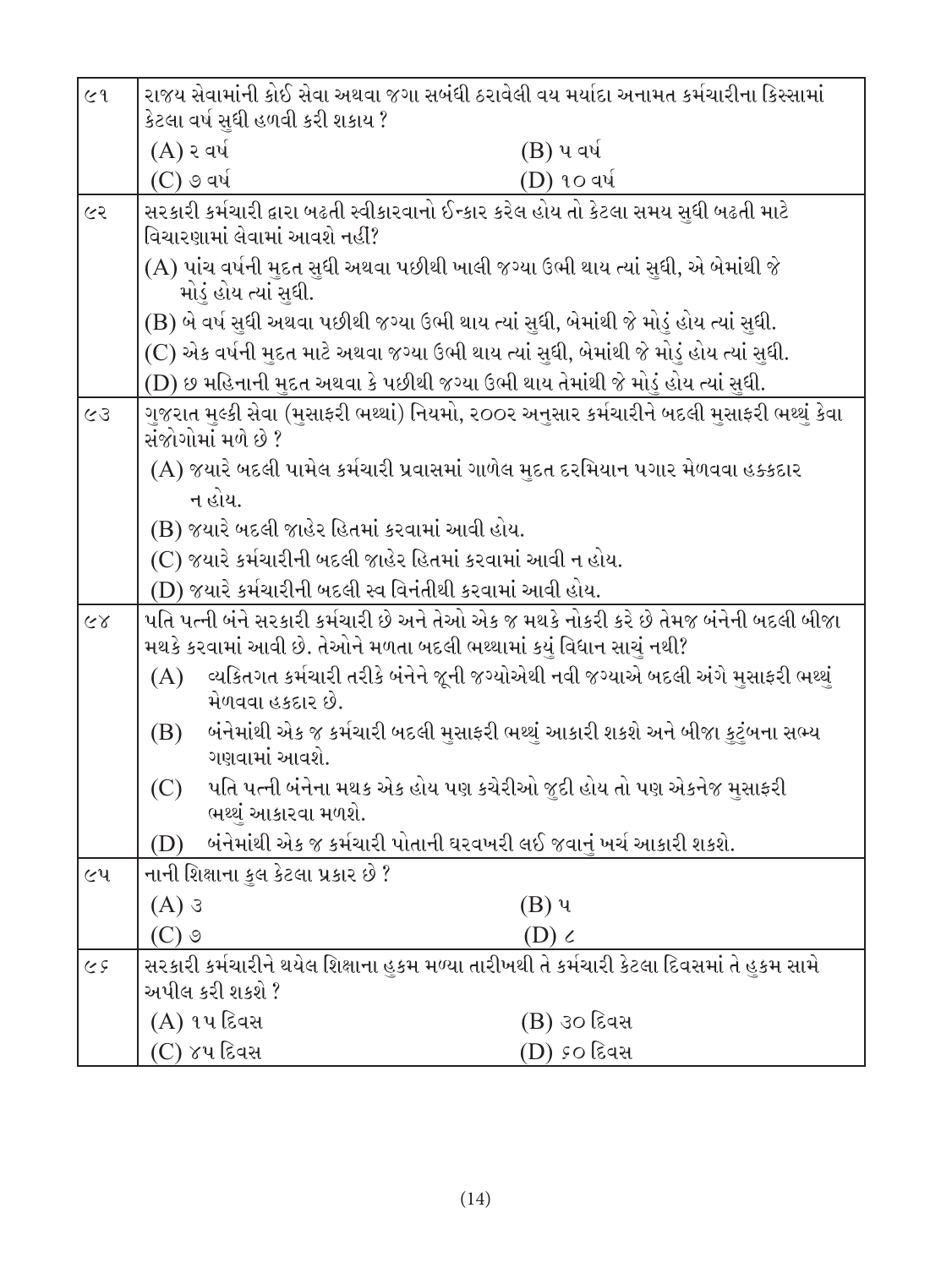| CQ                       | સરકારી કર્મચારીની સેવાપોથી બદલીવાળી જગ્યાએ કઈ રીતે મોકલવામાં આવે છે ?                                                             |                                  |  |  |
|--------------------------|-----------------------------------------------------------------------------------------------------------------------------------|----------------------------------|--|--|
|                          | (A) બદલી પામનાર કર્મચારીને સોંપવામાં આવે છે.                                                                                      |                                  |  |  |
|                          | (B) બંને કચેરીના વડાઓ રૂબરૂમાં જ સેવાપોથીની આપલે કરે છે.                                                                          |                                  |  |  |
|                          | (C) સેવાપોથી સંભાળનાર કર્મચારી રૂબરૂમાં જઈને આપે છે.                                                                              |                                  |  |  |
|                          | (D) સેવાપોથી રજીસ્ટર્ડ પોસ્ટથી મોકલવામાં આવે છે.                                                                                  |                                  |  |  |
| $\overline{\mathcal{L}}$ | સરકારી કર્મચારી તરીકે કોઈ કચેરીમાં નિયુકત થયેલ વ્યકિતની જન્મ તારીખમાં સુધારો કરવાની અરજી<br>કેટલા સમય પછી સ્વીકારવામાં આવતી નથી ? |                                  |  |  |
|                          | (A) બે વર્ષની નોકરી પૂરી થયા બાદ                                                                                                  |                                  |  |  |
|                          | (B) ચાર વર્ષની નોકરી પૂરી થયા બાદ                                                                                                 |                                  |  |  |
|                          | (C) પાંચ વર્ષની નોકરી પૂરી થયા બાદ                                                                                                |                                  |  |  |
|                          | (D) દસ વર્ષની નોકરી પૂરી થયા બાદ                                                                                                  |                                  |  |  |
| $\tilde{z}$              | એક વર્ષ કરતાં ઓછી નોકરી કરી હોય તેવા હંગામી કર્મચારીના કિસ્સામાં રાજીનામા માટે નોટીસનો<br>સમય કેટલો હોય છે?                       |                                  |  |  |
|                          | $(A)$ ત્રણ માસ                                                                                                                    | (B) એક માસ                       |  |  |
|                          | (C) એક સપ્તાહ                                                                                                                     | (D) ત્રણ દિવસ                    |  |  |
| 100                      | કોઈ કર્મચારીને બરતરફ કરવામાં આવે તો તેની ખાલી પડેલી જગ્યા ઓછામાં ઓછું કેટલા સમય માટે                                              |                                  |  |  |
|                          | કાયમી ધોરણે ભરી શકાય નહીં?                                                                                                        |                                  |  |  |
|                          | (A) એક વર્ષ પૂર્ણ થાય ત્યાં સુધી                                                                                                  | (B) છ માસ પૂર્ણ થાય ત્યાં સુધી   |  |  |
|                          | (C) બે માસ પૂર્ણ થાય ત્યાં સુધી                                                                                                   | (D) ૪૫ દિવસ પૂર્ણ થાય ત્યાં સુધી |  |  |